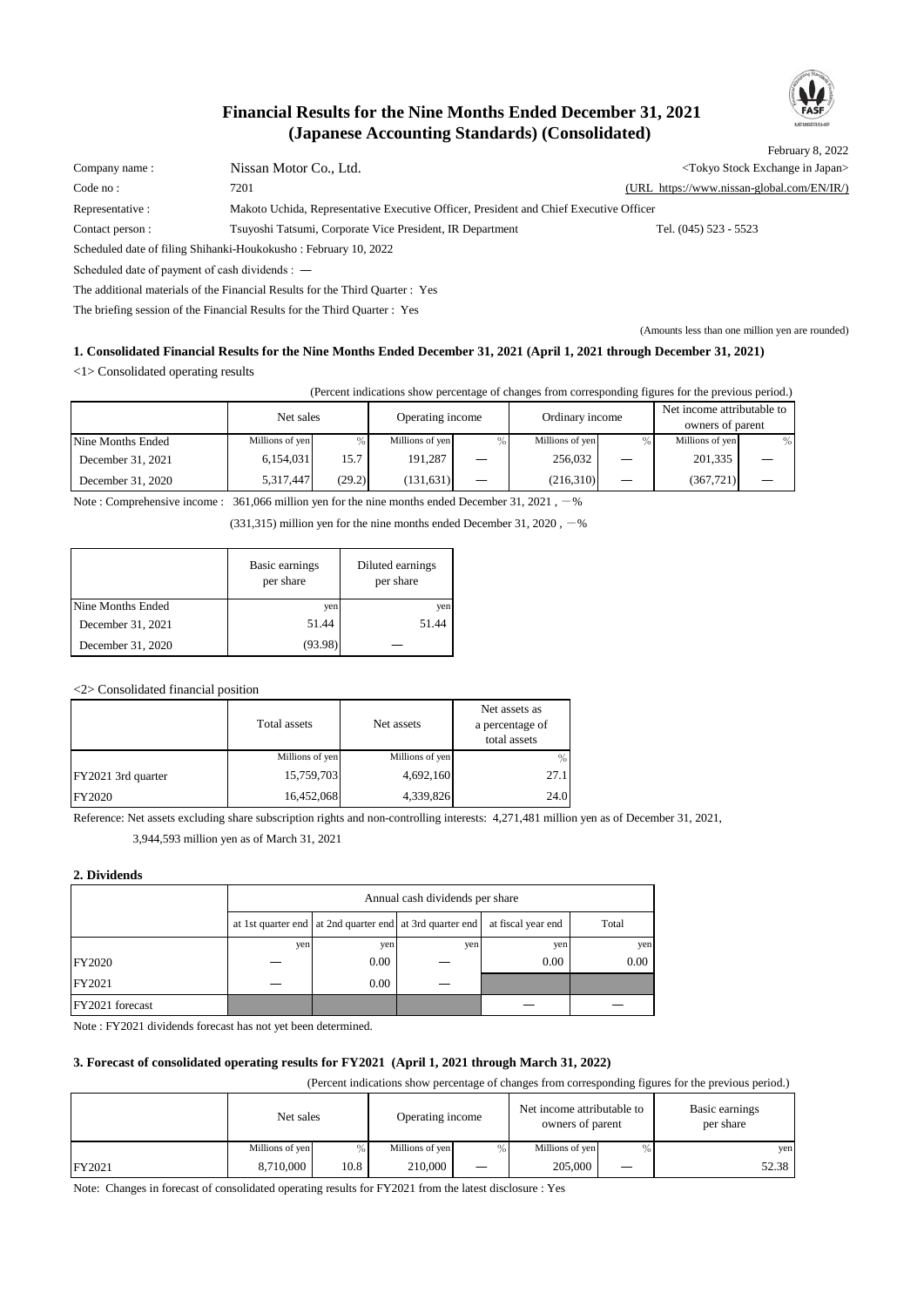#### ※ **Notes**

<1> Significant changes in scope of consolidated subsidiaries : None

<2> Adoption of specific accounting policies for quarterly consolidated financial statements : Applicable

 Note: See attached page 10 "(4) Notes to quarterly consolidated financial statements - (Adoption of specific accounting policies for quarterly consolidated financial statements) "  $\langle 3 \rangle$  Changes in accounting policies, accounting estimation change and restatement

| (55) Changes in accounting policies, accounting estimation change and restatement                      |            |
|--------------------------------------------------------------------------------------------------------|------------|
| $\langle 3 \rangle$ -1 Changes in accounting policies due to the revision of the accounting standards. | Applicable |
| $\langle 3 \rangle$ -2 Changes in accounting policies except for those in $\langle 3 \rangle$ -1       | None       |
| $\langle 3 \rangle$ -3 Changes due to accounting estimation change                                     | None       |
| $\langle 3 \rangle$ -4 Restatement                                                                     | None       |

Note: See attached page 10 "(4) Notes to quarterly consolidated financial statements - (Changes in accounting policies) "

<4> Number of shares issued

| <4>-1 Number of shares issued at the end of the period (including treasury stocks) |  |  |
|------------------------------------------------------------------------------------|--|--|
|------------------------------------------------------------------------------------|--|--|

| $\leq$ 4>-1 Number of shares issued at the end of the period (including treasury stocks)            |                    | FY2021 3rd quarter 4,220,715,112 shares                                         | FY2020 | 4.220.715.112 shares |
|-----------------------------------------------------------------------------------------------------|--------------------|---------------------------------------------------------------------------------|--------|----------------------|
| $\langle 4 \rangle$ -2 Number of treasury stocks at the end of the period                           | FY2021 3rd quarter | 306,412,791 shares                                                              | FY2020 | 306,650,569 shares   |
| $\langle 4 \rangle$ -3 The average number of shares issued during the nine months ended December 31 |                    | FY2021 3rd quarter 3,913,981,990 shares FY2020 3rd quarter 3,912,729,003 shares |        |                      |

#### ※ **This Quarterly Financial Results report is out of scope of review by certified public accountants or an audit firm**

#### ※ **Explanation regarding the appropriate use of forecast of operating results**

The financial forecast of operating results is based on judgements and estimates that have been made using currently available information. By nature, such financial forecast is subject to uncertainty and risk. Therefore, the final results might be significantly different from the

aforementioned forecast due to changes in economic environments related to our business, market trends, exchange rate, etc.

For other remarks, please refer to "2. Other Information" on page 18.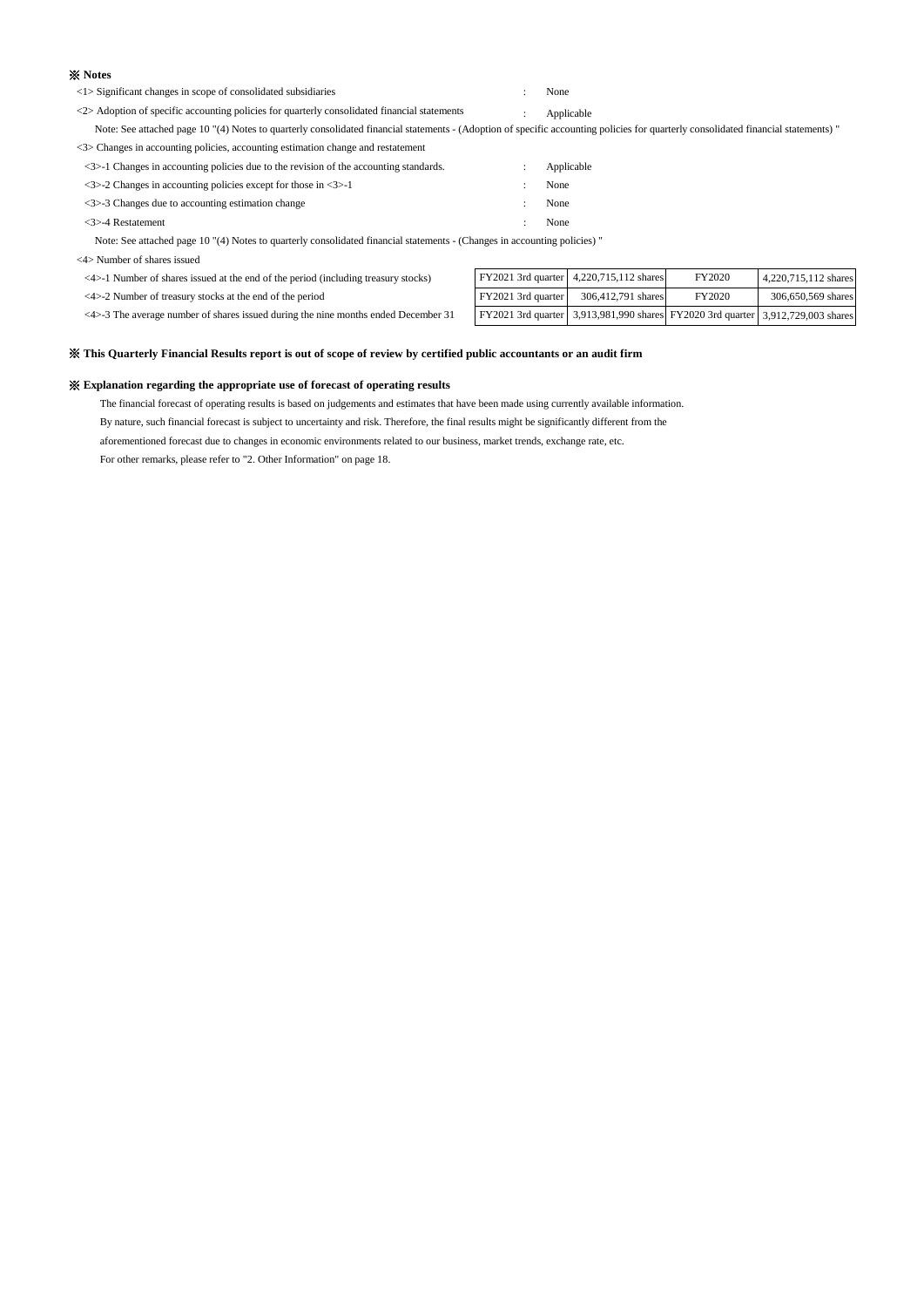# 【**Table of Contents**】

| 1. |     | Quarterly Consolidated Financial Statements (and according to the control of the Consolidated Financial Statements (and according to the control of the Consolidated Financial Statements (according to the control of the Con | $\mathfrak{D}_{\mathfrak{p}}$ |
|----|-----|--------------------------------------------------------------------------------------------------------------------------------------------------------------------------------------------------------------------------------|-------------------------------|
|    | (1) |                                                                                                                                                                                                                                | $\overline{2}$                |
|    | (2) | Quarterly consolidated statement of income and quarterly consolidated statement of comprehensive income                                                                                                                        | 4                             |
|    |     | [Nine month period ended December 31]                                                                                                                                                                                          |                               |
|    |     | [Three month period ended December 31]                                                                                                                                                                                         |                               |
|    | (3) |                                                                                                                                                                                                                                | 8                             |
|    | (4) |                                                                                                                                                                                                                                | 10                            |
|    |     | (Notes to events and conditions which indicate there could be substantial doubt about going concern assumption) •                                                                                                              | 10                            |
|    |     |                                                                                                                                                                                                                                | 10                            |
|    |     | (Adoption of specific accounting policies for quarterly consolidated financial statements) <b>················</b>                                                                                                             | 10                            |
|    |     |                                                                                                                                                                                                                                | 10                            |
|    |     |                                                                                                                                                                                                                                | 11                            |
|    |     |                                                                                                                                                                                                                                | 12                            |
| 2. |     |                                                                                                                                                                                                                                | -18                           |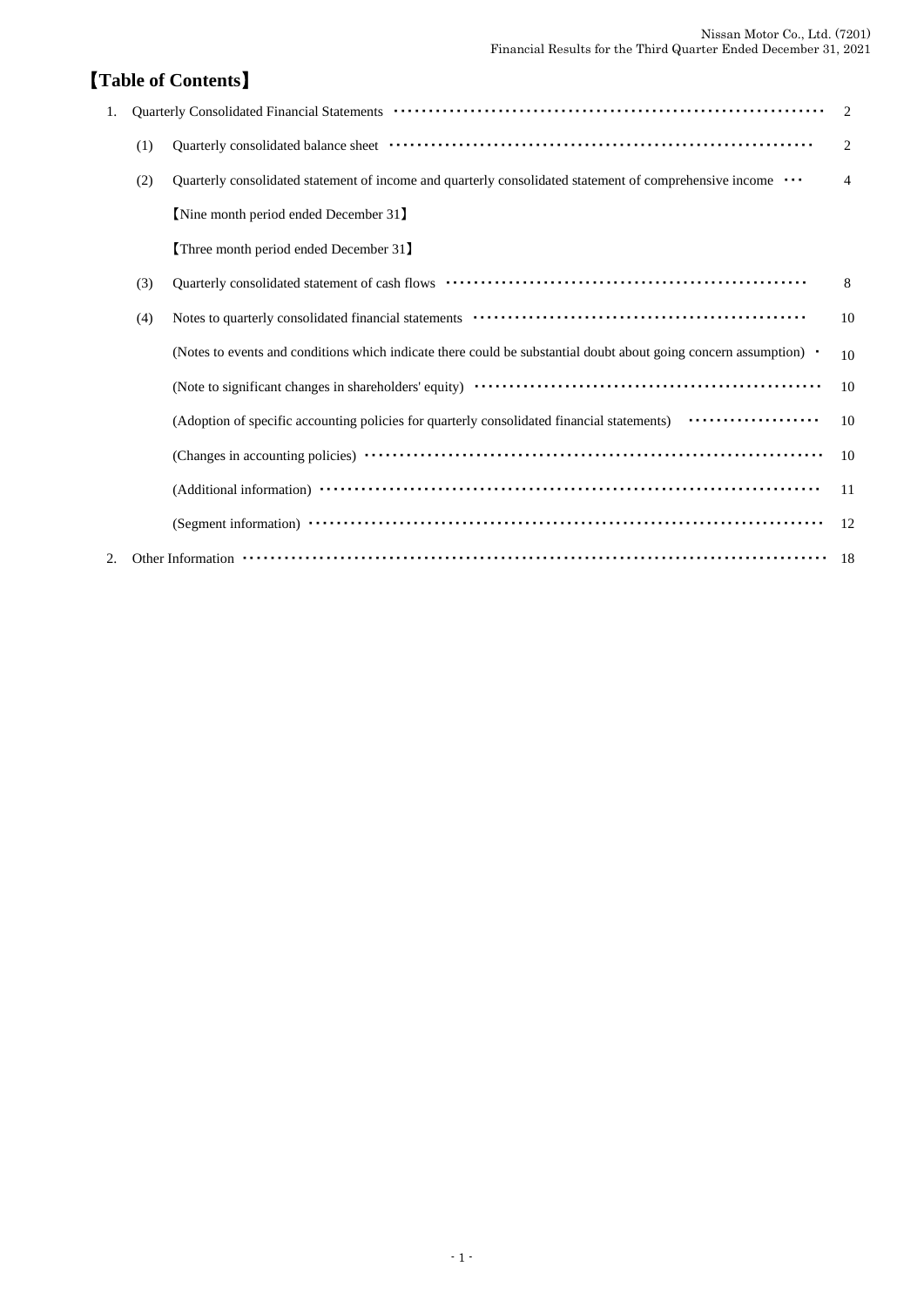# **1. Quarterly Consolidated Financial Statements**

# **(1) Quarterly consolidated balance sheet**

|                                                             |                        | (in millions of yen)      |
|-------------------------------------------------------------|------------------------|---------------------------|
|                                                             | Prior fiscal year      | Current third quarter     |
|                                                             | (As of March 31, 2021) | (As of December 31, 2021) |
| Assets                                                      |                        |                           |
| <b>Current</b> assets                                       |                        |                           |
| Cash on hand and in banks                                   | 1,871,794              | 1,508,781                 |
| Trade notes and accounts receivable                         | 518,451                |                           |
| Trade notes and accounts receivable, and<br>contract assets |                        | 297,403                   |
| Sales finance receivables                                   | 6,213,797              | 5,935,224                 |
| Securities                                                  | 162,232                | 280,282                   |
| Merchandise and finished goods                              | 647,583                | 585,627                   |
| Work in process                                             | 66,171                 | 93,185                    |
| Raw materials and supplies                                  | 425,817                | 605,015                   |
| Other                                                       | 624,347                | 695,402                   |
| Allowance for doubtful accounts                             | (180, 533)             | (132,057)                 |
| Total current assets                                        | 10,349,659             | 9,868,862                 |
| Fixed assets                                                |                        |                           |
| Property, plant and equipment                               |                        |                           |
| Buildings and structures, net                               | 590,016                | 593,007                   |
| Machinery, equipment and vehicles, net                      | 2,704,640              | 2,603,294                 |
| Land                                                        | 589,613                | 584,577                   |
| Construction in progress                                    | 228,101                | 109,114                   |
| Other, net                                                  | 266,184                | 363,327                   |
| Total property, plant and equipment                         | 4,378,554              | 4,253,319                 |
| Intangible fixed assets                                     | 121,221                | 113,461                   |
| Investments and other assets                                |                        |                           |
| Investment securities                                       | 1,129,007              | 1,042,749                 |
| Other                                                       | 470,167                | 481,654                   |
| Allowance for doubtful accounts                             | (3,764)                | (7,087)                   |
| Total investments and other assets                          | 1,595,410              | 1,517,316                 |
| Total fixed assets                                          | 6,095,185              | 5,884,096                 |
| Deferred assets                                             |                        |                           |
| Bond issuance costs                                         | 7,224                  | 6,745                     |
| Total deferred assets                                       | 7,224                  | 6,745                     |
| Total assets                                                | 16,452,068             | 15,759,703                |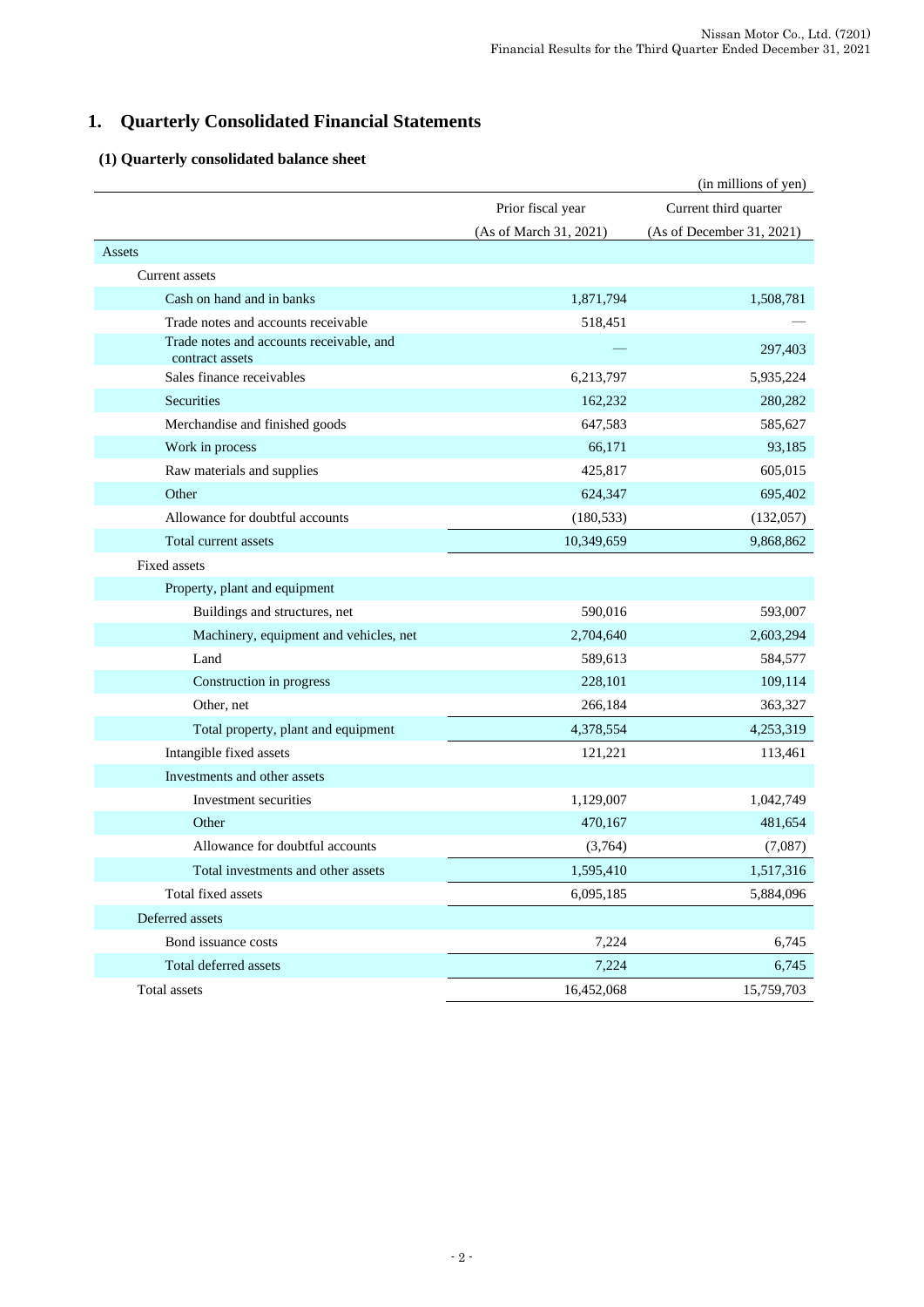|                                                                                                                           |                        | (in millions of yen)      |
|---------------------------------------------------------------------------------------------------------------------------|------------------------|---------------------------|
|                                                                                                                           | Prior fiscal year      | Current third quarter     |
|                                                                                                                           | (As of March 31, 2021) | (As of December 31, 2021) |
| Liabilities                                                                                                               |                        |                           |
| Current liabilities                                                                                                       |                        |                           |
| Trade notes and accounts payable                                                                                          | 1,501,972              | 1,160,136                 |
| Short-term borrowings                                                                                                     | 1,016,504              | 958,628                   |
| Current portion of long-term borrowings                                                                                   | 1,721,797              | 1,457,566                 |
| Commercial papers                                                                                                         | 6,749                  | 178,037                   |
| Current portion of bonds                                                                                                  | 514,893                | 515,695                   |
| Lease obligations                                                                                                         | 43,542                 | 39,855                    |
| Accrued expenses                                                                                                          | 1,034,305              | 841,108                   |
| Accrued warranty costs                                                                                                    | 101,624                | 92,390                    |
| Other                                                                                                                     | 784,996                | 754,686                   |
| Total current liabilities                                                                                                 | 6,726,382              | 5,998,101                 |
| Long-term liabilities                                                                                                     |                        |                           |
| <b>Bonds</b>                                                                                                              | 2,046,620              | 2,263,728                 |
| Long-term borrowings                                                                                                      | 2,173,677              | 1,662,447                 |
| Lease obligations                                                                                                         | 75,450                 | 75,755                    |
| Accrued warranty costs                                                                                                    | 102,303                | 100,833                   |
| Net defined benefit liability                                                                                             | 257,521                | 233,086                   |
| Other                                                                                                                     | 730,289                | 733,593                   |
| Total long-term liabilities                                                                                               | 5,385,860              | 5,069,442                 |
| <b>Total liabilities</b>                                                                                                  | 12,112,242             | 11,067,543                |
| Net assets                                                                                                                |                        |                           |
| Shareholders' equity                                                                                                      |                        |                           |
| Common stock                                                                                                              | 605,814                | 605,814                   |
| Capital surplus                                                                                                           | 817,071                | 816,472                   |
| Retained earnings                                                                                                         | 3,629,938              | 3,829,163                 |
| Treasury stock                                                                                                            | (139, 259)             | (138,060)                 |
| Total shareholders' equity                                                                                                | 4,913,564              | 5,113,389                 |
| Accumulated other comprehensive income                                                                                    |                        |                           |
| Unrealized holding gain and loss on securities                                                                            | 61,902                 | 3,119                     |
| Unrealized gain and loss from hedging<br>instruments                                                                      | (10, 639)              | (938)                     |
| Adjustment for revaluation of the accounts of the<br>consolidated subsidiaries based on general price<br>level accounting | (36, 498)              | (38, 828)                 |
| <b>Translation adjustments</b>                                                                                            | (906, 200)             | (740, 116)                |
| Remeasurements of defined benefit plans                                                                                   | (77, 536)              | (65, 145)                 |
| Total accumulated other comprehensive income                                                                              | (968, 971)             | (841,908)                 |
| Non-controlling interests                                                                                                 | 395,233                | 420,679                   |
| Total net assets                                                                                                          | 4,339,826              | 4,692,160                 |
| Total liabilities and net assets                                                                                          | 16,452,068             | 15,759,703                |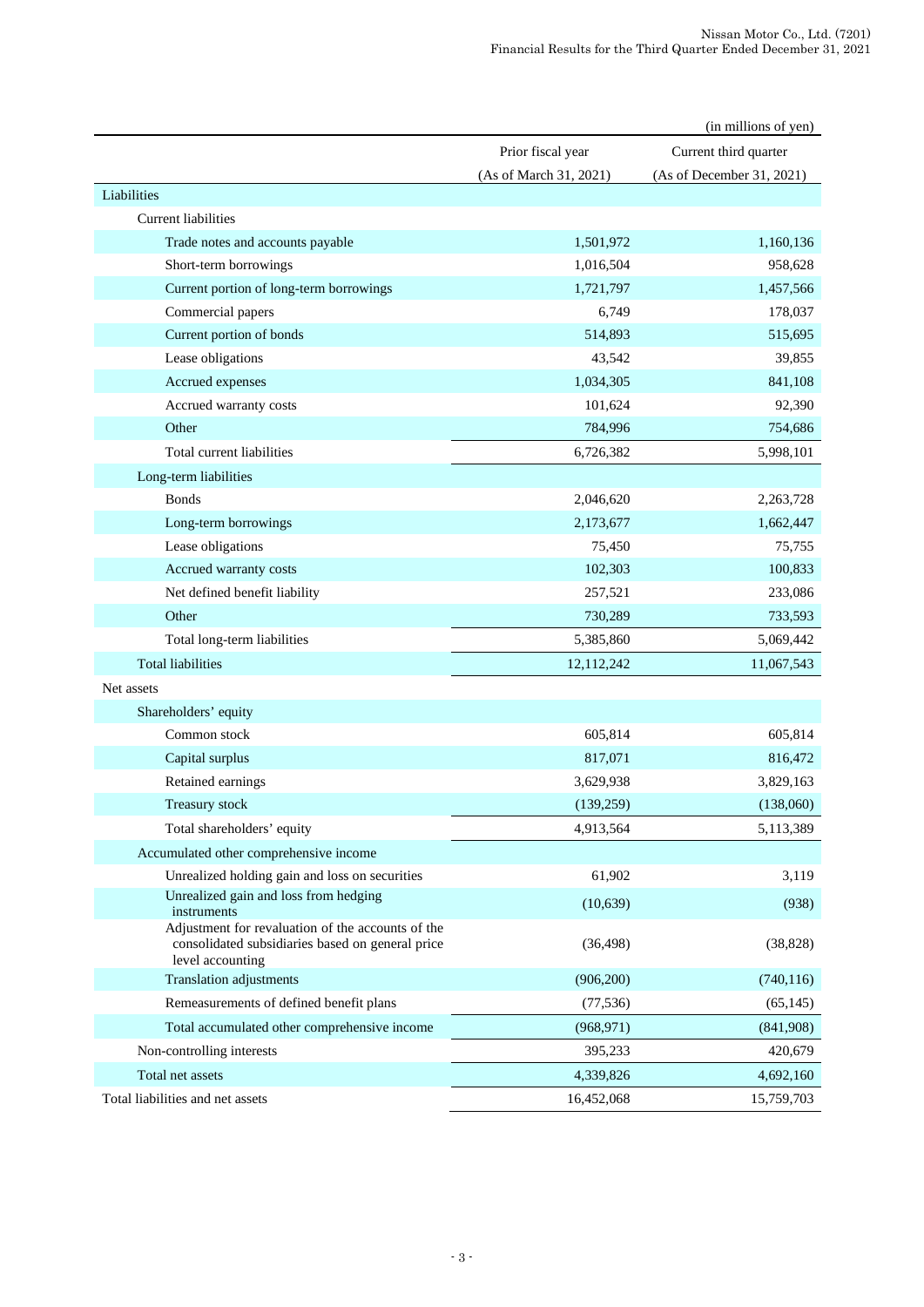#### **(2) Quarterly consolidated statement of income and quarterly consolidated statement of comprehensive income** Nissan Motor Co., Ltd. (7201) Financial Results for the Third Quarter Ended December 31, 2021

Nine month period ended December 31 Quarterly consolidated statement of income

|                                                      |                                              | (in millions of yen)                         |
|------------------------------------------------------|----------------------------------------------|----------------------------------------------|
|                                                      | Nine months ended<br>December 31, 2020       | Nine months ended<br>December 31, 2021       |
|                                                      | (From April 1, 2020<br>To December 31, 2020) | (From April 1, 2021<br>To December 31, 2021) |
| Net sales                                            | 5,317,447                                    | 6,154,031                                    |
| Cost of sales                                        | 4,628,207                                    | 5,150,946                                    |
| Gross profit                                         | 689,240                                      | 1,003,085                                    |
| Selling, general and administrative expenses         |                                              |                                              |
| Advertising expenses                                 | 159,383                                      | 178,044                                      |
| Provision for warranty costs                         | 66,463                                       | 67,075                                       |
| Other selling expenses                               | 82,317                                       | 36,026                                       |
| Salaries and wages                                   | 269,183                                      | 291,792                                      |
| Retirement benefit expenses                          | 12,556                                       | 6,077                                        |
| Provision for doubtful accounts                      | 27,613                                       | (42,906)                                     |
| Other                                                | 203,356                                      | 275,690                                      |
| Total selling, general and administrative expenses   | 820,871                                      | 811,798                                      |
| Operating income (loss)                              | (131, 631)                                   | 191,287                                      |
| Non-operating income                                 |                                              |                                              |
| Interest income                                      | 9,670                                        | 11,701                                       |
| Dividends income                                     | 1,932                                        | 2,971                                        |
| Equity in earnings of affiliates                     |                                              | 90,855                                       |
| Derivative gain                                      |                                              | 11,277                                       |
| Exchange gain                                        | 45,027                                       |                                              |
| Miscellaneous income                                 | 15,064                                       | 14,281                                       |
| Total non-operating income                           | 71,693                                       | 131,085                                      |
| Non-operating expenses                               |                                              |                                              |
| Interest expense                                     | 22,575                                       | 41,396                                       |
| Equity in losses of affiliates                       | 71,633                                       |                                              |
| Derivative loss                                      | 41,699                                       |                                              |
| Exchange loss                                        |                                              | 4,014                                        |
| Miscellaneous expenses                               | 20,465                                       | 20,930                                       |
| Total non-operating expenses                         | 156,372                                      | 66,340                                       |
| Ordinary income (loss)                               | (216,310)                                    | 256,032                                      |
| Special gains                                        |                                              |                                              |
| Gain on sales of fixed assets                        | 13,250                                       | 13,390                                       |
| Gain on sales of investment securities               |                                              | 76,115                                       |
| Other                                                | 7,144                                        | 7,259                                        |
| Total special gains                                  | 20,394                                       | 96,764                                       |
| Special losses                                       |                                              |                                              |
| Loss on sales of fixed assets                        | 882                                          | 3,453                                        |
| Loss on disposal of fixed assets                     | 5,870                                        | 6,597                                        |
| Special addition to retirement benefits              | 57,622                                       | 9,111                                        |
| Other                                                | 64,894                                       | 6,337                                        |
| Total special losses                                 | 129,268                                      | 25,498                                       |
| Income (loss) before income taxes                    | (325, 184)                                   | 327,298                                      |
| Income taxes                                         | 32,123                                       | 107,946                                      |
| Net income (loss)                                    | (357, 307)                                   | 219,352                                      |
| Net income attributable to non-controlling interests | 10,414                                       | 18,017                                       |
| Net income (loss) attributable to owners of parent   | (367, 721)                                   | 201,335                                      |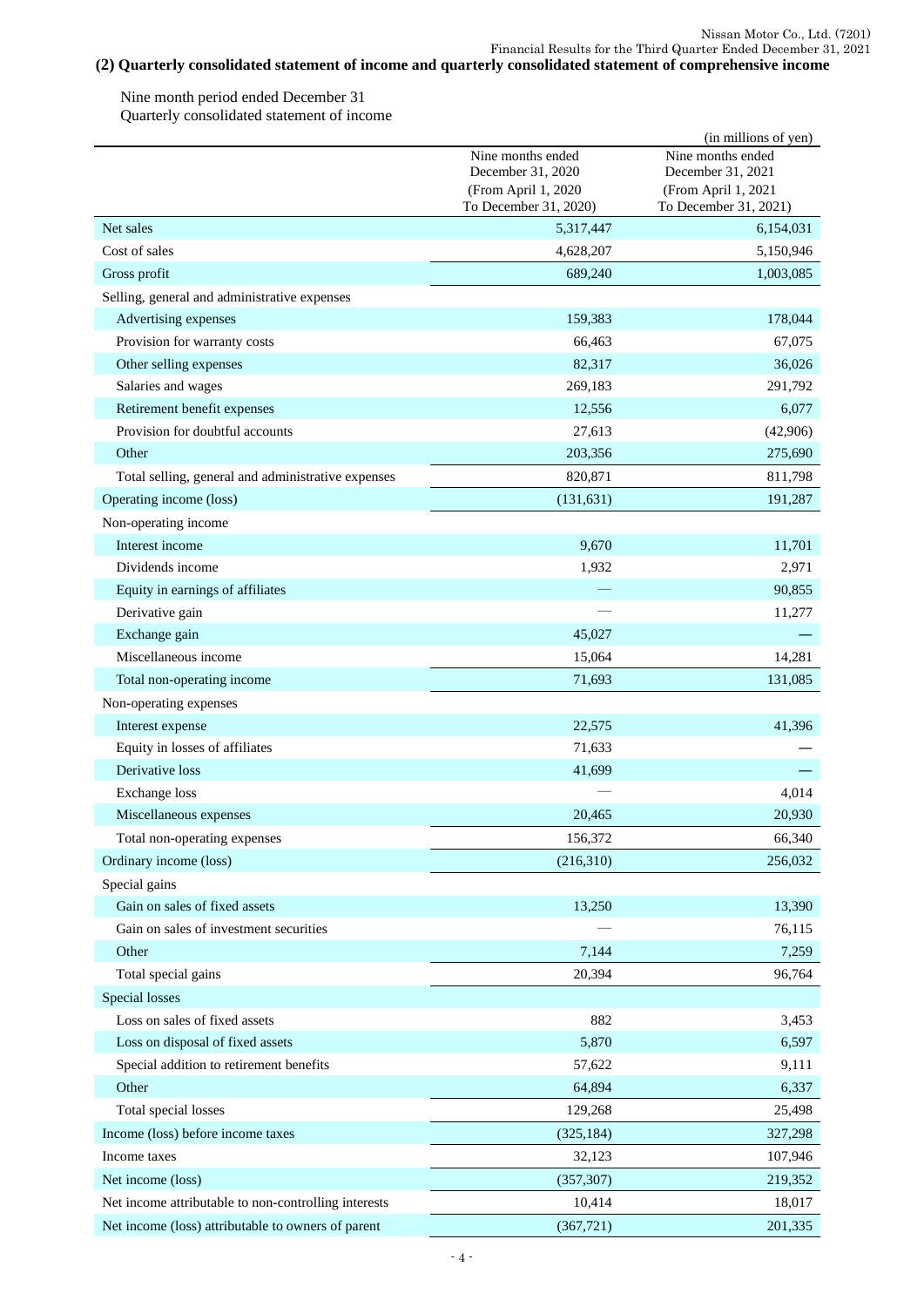# Quarterly consolidated statement of comprehensive income

|                                                                                                                           |                                               | (in millions of yen)                          |
|---------------------------------------------------------------------------------------------------------------------------|-----------------------------------------------|-----------------------------------------------|
|                                                                                                                           | Nine months ended<br>December 31, 2020        | Nine months ended<br>December 31, 2021        |
|                                                                                                                           | (From April 1, 2020)<br>To December 31, 2020) | (From April 1, 2021)<br>To December 31, 2021) |
| Net income(loss)                                                                                                          | (357, 307)                                    | 219,352                                       |
| Other comprehensive income                                                                                                |                                               |                                               |
| Unrealized holding gain and loss on securities                                                                            | 52,741                                        | (59,611)                                      |
| Unrealized gain and loss from hedging instruments                                                                         | 3,224                                         | 9,314                                         |
| Adjustment for revaluation of the accounts of the<br>consolidated subsidiaries based on general price level<br>accounting | (897)                                         | (680)                                         |
| <b>Translation adjustments</b>                                                                                            | 15,593                                        | 134,876                                       |
| Remeasurements of defined benefit plans                                                                                   | (17,100)                                      | 7,364                                         |
| The amount related to equity method companies                                                                             | (27, 569)                                     | 50,451                                        |
| Total other comprehensive income                                                                                          | 25,992                                        | 141,714                                       |
| Comprehensive income                                                                                                      | (331,315)                                     | 361,066                                       |
| (Breakdown of comprehensive income)                                                                                       |                                               |                                               |
| Comprehensive income attributable to owners of parent                                                                     | (343, 314)                                    | 328,351                                       |
| Comprehensive income attributable to non-controlling<br>interests                                                         | 11,999                                        | 32,715                                        |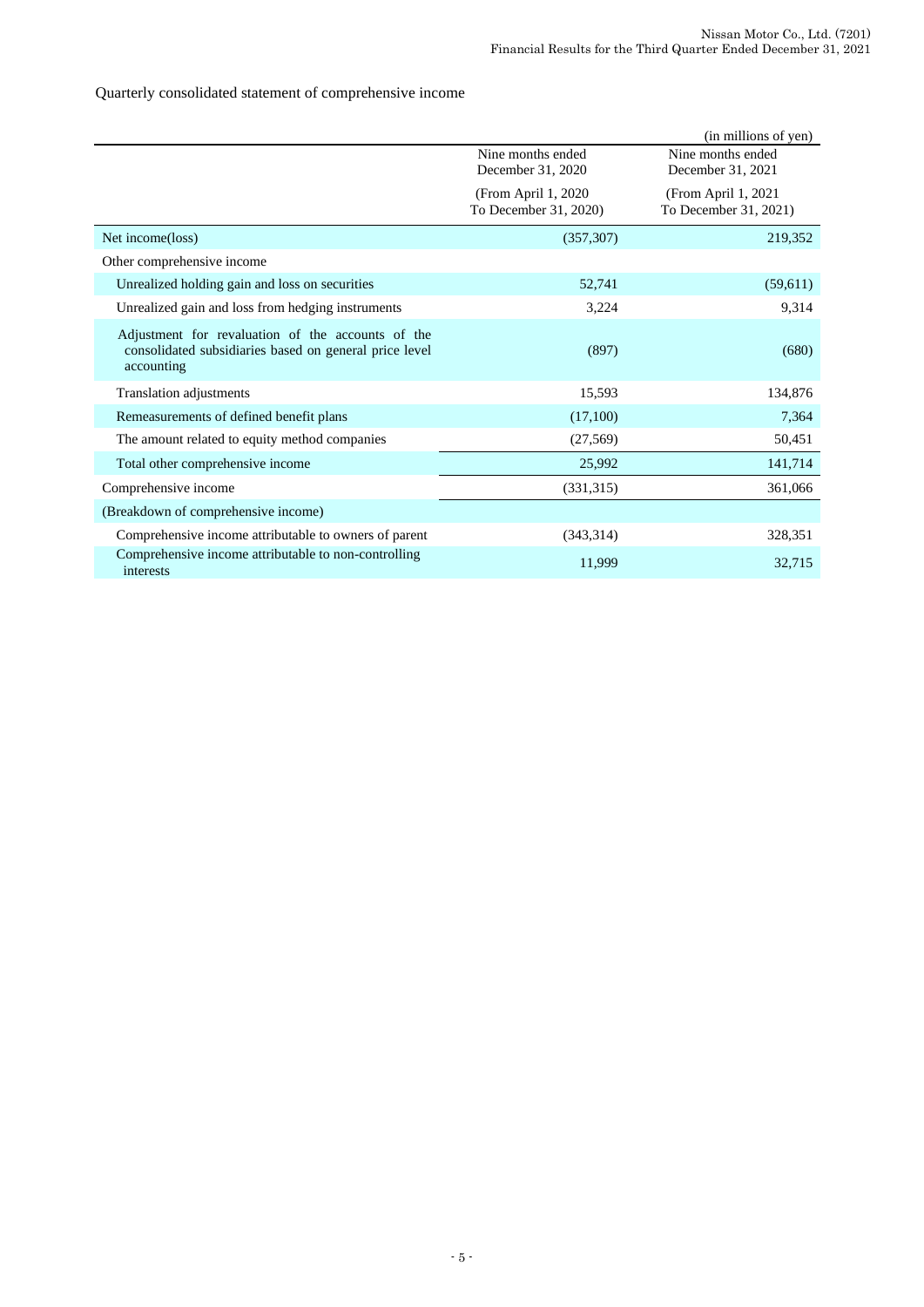# Three month period ended December 31 Quarterly consolidated statement of income

|                                                      |                                                 | (in millions of yen)                           |
|------------------------------------------------------|-------------------------------------------------|------------------------------------------------|
|                                                      | Prior third quarter                             | Current third quarter                          |
|                                                      | (From October 1, 2020)<br>To December 31, 2020) | (From October 1, 2021<br>To December 31, 2021) |
| Net sales                                            | 2,224,760                                       | 2,207,034                                      |
| Cost of sales                                        | 1,897,190                                       | 1,862,691                                      |
| Gross profit                                         | 327,570                                         | 344,343                                        |
| Selling, general and administrative expenses         |                                                 |                                                |
| Advertising expenses                                 | 69,317                                          | 65,214                                         |
| Provision for warranty costs                         | 32,839                                          | 22,379                                         |
| Other selling expenses                               | 22,888                                          | 14,338                                         |
| Salaries and wages                                   | 91,695                                          | 97,235                                         |
| Retirement benefit expenses                          | 4,269                                           | 2,197                                          |
| Provision for doubtful accounts                      | 10,373                                          | (8, 163)                                       |
| Other                                                | 69,061                                          | 98,987                                         |
| Total selling, general and administrative expenses   | 300,442                                         | 292,187                                        |
| Operating income                                     | 27,128                                          | 52,156                                         |
| Non-operating income                                 |                                                 |                                                |
| Interest income                                      | 3,228                                           | 4,562                                          |
| Equity in earnings of affiliates                     | 6,407                                           | 27,755                                         |
| Derivative gain                                      |                                                 | 5,338                                          |
| Exchange gain                                        | 21,253                                          |                                                |
| Miscellaneous income                                 | 3,436                                           | 3,148                                          |
| Total non-operating income                           | 34,324                                          | 40,803                                         |
| Non-operating expenses                               |                                                 |                                                |
| Interest expense                                     | 14,014                                          | 13,867                                         |
| Derivative loss                                      | 22,420                                          |                                                |
| <b>Exchange</b> loss                                 |                                                 | 50                                             |
| Miscellaneous expenses                               | 9,490                                           | 7,537                                          |
| Total non-operating expenses                         | 45,924                                          | 21,454                                         |
| Ordinary income                                      | 15,528                                          | 71,505                                         |
| Special gains                                        |                                                 |                                                |
| Gain on sales of fixed assets                        | 2,483                                           | 4,965                                          |
| Other                                                | 101                                             | 79                                             |
| Total special gains                                  | 2,584                                           | 5,044                                          |
| Special losses                                       |                                                 |                                                |
| Loss on sales of fixed assets                        | 439                                             | 591                                            |
| Loss on disposal of fixed assets                     | 3,233                                           | 3,182                                          |
| Special addition to retirement benefits              | 3,637                                           | 4,856                                          |
| Other                                                | 15,055                                          | 2,005                                          |
| Total special losses                                 | 22,364                                          | 10,634                                         |
| Income (loss) before income taxes                    | (4,252)                                         | 65,915                                         |
| Income taxes                                         | 28,160                                          | 28,597                                         |
| Net income (loss)                                    | (32, 412)                                       | 37,318                                         |
| Net income attributable to non-controlling interests | 5,350                                           | 4,629                                          |
| Net income (loss) attributable to owners of parent   | (37, 762)                                       | 32,689                                         |
|                                                      |                                                 |                                                |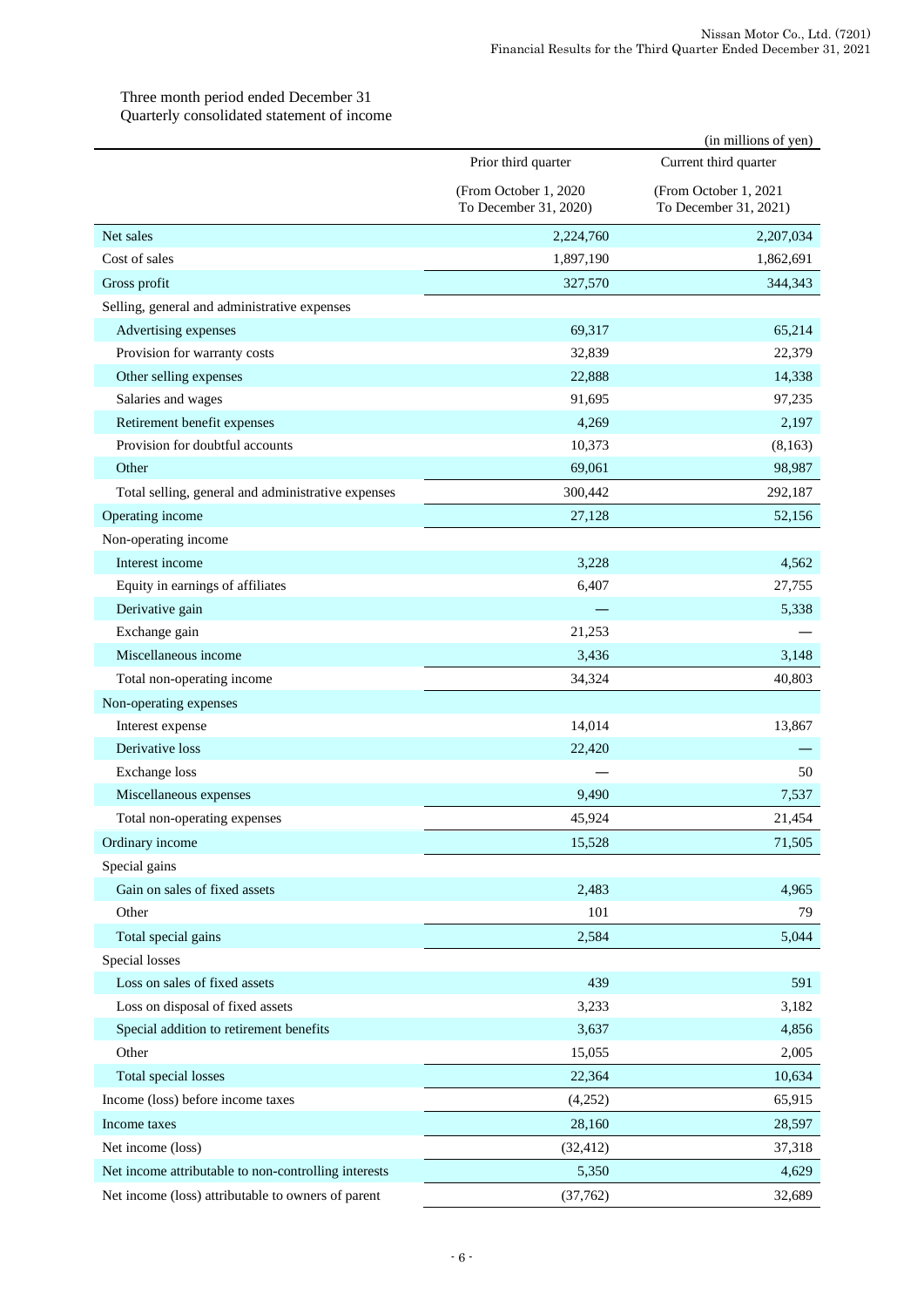# Quarterly consolidated statement of comprehensive income

|                                                                                                                           |                                                 | (in millions of yen)                            |
|---------------------------------------------------------------------------------------------------------------------------|-------------------------------------------------|-------------------------------------------------|
|                                                                                                                           | Prior third quarter                             | Current third quarter                           |
|                                                                                                                           | (From October 1, 2020)<br>To December 31, 2020) | (From October 1, 2021)<br>To December 31, 2021) |
| Net income (loss)                                                                                                         | (32, 412)                                       | 37,318                                          |
| Other comprehensive income                                                                                                |                                                 |                                                 |
| Unrealized holding gain and loss on securities                                                                            | 18,879                                          | 308                                             |
| Unrealized gain and loss from hedging instruments                                                                         | 2,451                                           | 4,243                                           |
| Adjustment for revaluation of the accounts of the<br>consolidated subsidiaries based on general price level<br>accounting | (875)                                           | (446)                                           |
| <b>Translation adjustments</b>                                                                                            | 45,971                                          | 64,383                                          |
| Remeasurements of defined benefit plans                                                                                   | (5,406)                                         | 9,691                                           |
| The amount related to equity method companies                                                                             | 12,202                                          | 4,574                                           |
| Total other comprehensive income                                                                                          | 73,222                                          | 82,753                                          |
| Comprehensive income                                                                                                      | 40,810                                          | 120,071                                         |
| (Breakdown of comprehensive income)                                                                                       |                                                 |                                                 |
| Comprehensive income attributable to owners of parent                                                                     | 31,047                                          | 111,029                                         |
| Comprehensive income attributable to non-controlling<br>interests                                                         | 9,763                                           | 9,042                                           |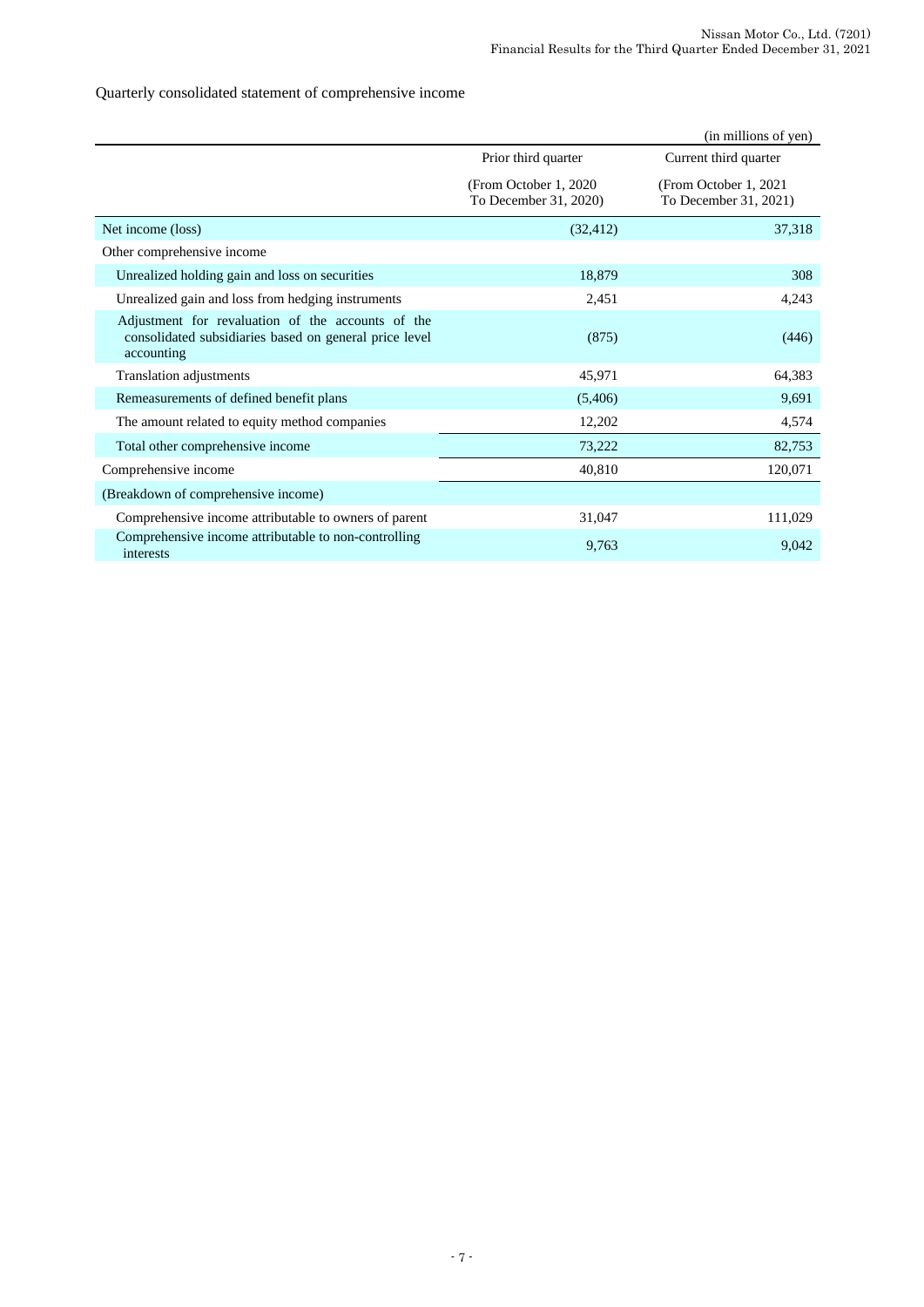# (in millions of yen) Nine months ended December 31, 2020 Nine months ended December 31, 2021 (From April 1, 2020 To December 31, 2020) (From April 1, 2021 To December 31, 2021) Cash flows from operating activities Income (loss) before income taxes (325,184) 327,298 Depreciation and amortization (for fixed assets excluding leased vehicles) and amortization (for fixed assets excitating reased and the set of  $189,584$  and  $217,499$ Depreciation and amortization (for long term prepaid expenses) 35,680 30,194 Depreciation and amortization (for leased vehicles) 306,074 264,860 Increase (decrease) in allowance for doubtful accounts (26,408) (49,940) Interest and dividends income (11,602) (14,672) **Interest expense** 131,801 132,039 131,801 Equity in losses (earnings) of affiliates 71,633 (90,855) Loss (gain) on sales of fixed assets (12,368) (9,937) Loss on disposal of fixed assets 6,597 6,597 6,597 6,597 6,597 6,597 6,597 6,597 6,597 6,597 6,597 6,597 6,597 Loss (gain) on sales of investment securities — (76,115) Decrease (increase) in trade notes and accounts receivable (15,646) ― Decrease (increase) in trade notes and accounts receivable, and — 232,225<br>
contract assets 232,225 Decrease (increase) in sales finance receivables 731,178 461,083 Decrease (increase) in inventories 144,785 2,401 Increase (decrease) in trade notes and accounts payable (135,711) (580,911) (580,911) Retirement benefit expenses 23,759 (8,615) Payments related to net defined benefit assets and liabilities (21,476) (18,660) Other (42,585) (71,539) Subtotal 1,051,622 752,714 Interest and dividends received 14,392 14,340 Proceeds from dividends income from affiliates accounted for by equity method 39,482<br>by equity method 39,482 Interest paid (118,571) (118,571) Income taxes paid  $(30,911)$   $(77,724)$ Net cash provided by (used in) operating activities 963,028 610,241 Cash flows from investing activities Net decrease (increase) in short-term investments (20) 2,337 Purchase of fixed assets (274,929) (237,538) Proceeds from sales of fixed assets 36,866 36,866 27,764 Purchase of leased vehicles (585,938) (634,900) (634,900) Proceeds from sales of leased vehicles 535,635 551,556 Payments of long-term loans receivable (4,745) (4,745) Collection of long-term loans receivable 390 Purchase of investment securities (134) (6,504) Proceeds from sales of investment securities 1,615 150,491 Proceeds from sales of subsidiaries resulting in changes in the 8,988 154 Net decrease (increase) in restricted cash 57,441 (73,948) Other  $(470)$  2,463 Net cash provided by (used in) investing activities (220,296) (220,296) (222,480)

# **(3) Quarterly consolidated statement of cash flows**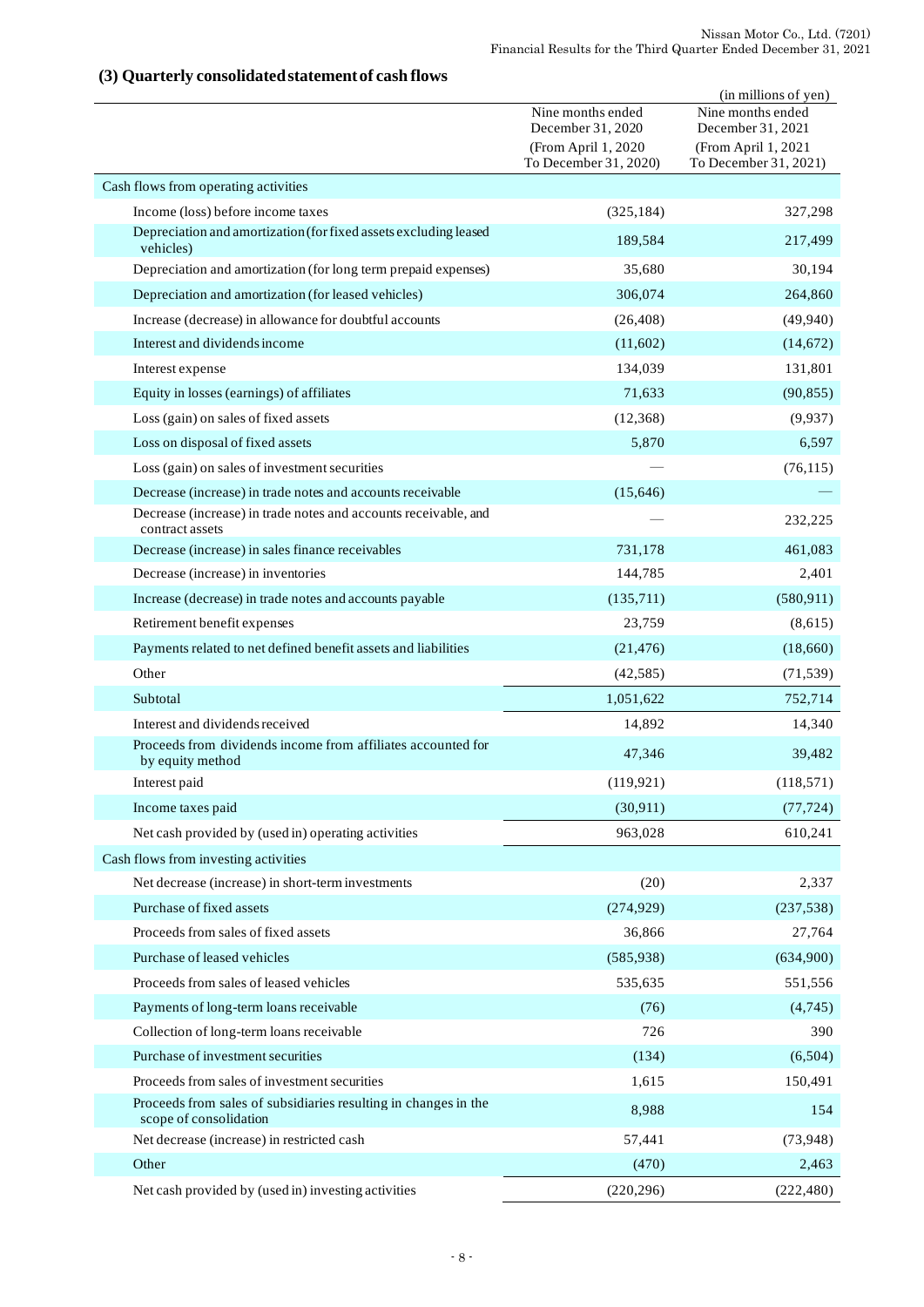|                                                                                                                        |                                                                                         | (in millions of yen)                                                                   |
|------------------------------------------------------------------------------------------------------------------------|-----------------------------------------------------------------------------------------|----------------------------------------------------------------------------------------|
|                                                                                                                        | Nine months ended<br>December 31, 2020<br>(From April 1, 2020)<br>To December 31, 2020) | Nine months ended<br>December 31, 2021<br>(From April 1, 2021<br>To December 31, 2021) |
| Cash flows from financing activities                                                                                   |                                                                                         |                                                                                        |
| Net increase (decrease) in short-term borrowings                                                                       | (1,111,178)                                                                             | 68,722                                                                                 |
| Proceeds from long-term borrowings                                                                                     | 1,738,957                                                                               | 756,505                                                                                |
| Proceeds from issuance of bonds                                                                                        | 1,174,475                                                                               | 478,425                                                                                |
| Repayments of long-term borrowings                                                                                     | (1,493,344)                                                                             | (1,611,623)                                                                            |
| Redemption of bonds                                                                                                    | (482, 461)                                                                              | (347, 219)                                                                             |
| Proceeds from non-controlling shareholders                                                                             | 2,877                                                                                   | 5,311                                                                                  |
| Purchase of treasury stock                                                                                             | (0)                                                                                     | (1)                                                                                    |
| Repayments of lease obligations                                                                                        | (36,359)                                                                                | (36, 180)                                                                              |
| Cash dividends paid to non-controlling interests                                                                       | (14, 894)                                                                               | (14,239)                                                                               |
| Payments from changes in ownership interests in subsidiaries<br>that do not result in change in scope of consolidation | (964)                                                                                   |                                                                                        |
| Net cash provided by (used in) financing activities                                                                    | (222, 891)                                                                              | (700, 299)                                                                             |
| Effects of exchange rate changes on cash and cash equivalents                                                          | (5,141)                                                                                 | 61,864                                                                                 |
| Increase (decrease) in cash and cash equivalents                                                                       | 514,700                                                                                 | (250, 674)                                                                             |
| Cash and cash equivalents at beginning of the period                                                                   | 1,642,981                                                                               | 2,034,026                                                                              |
| Increase due to inclusion in consolidation                                                                             | 117                                                                                     | 5,711                                                                                  |
| Cash and cash equivalents at end of the period                                                                         | 2,157,798                                                                               | 1,789,063                                                                              |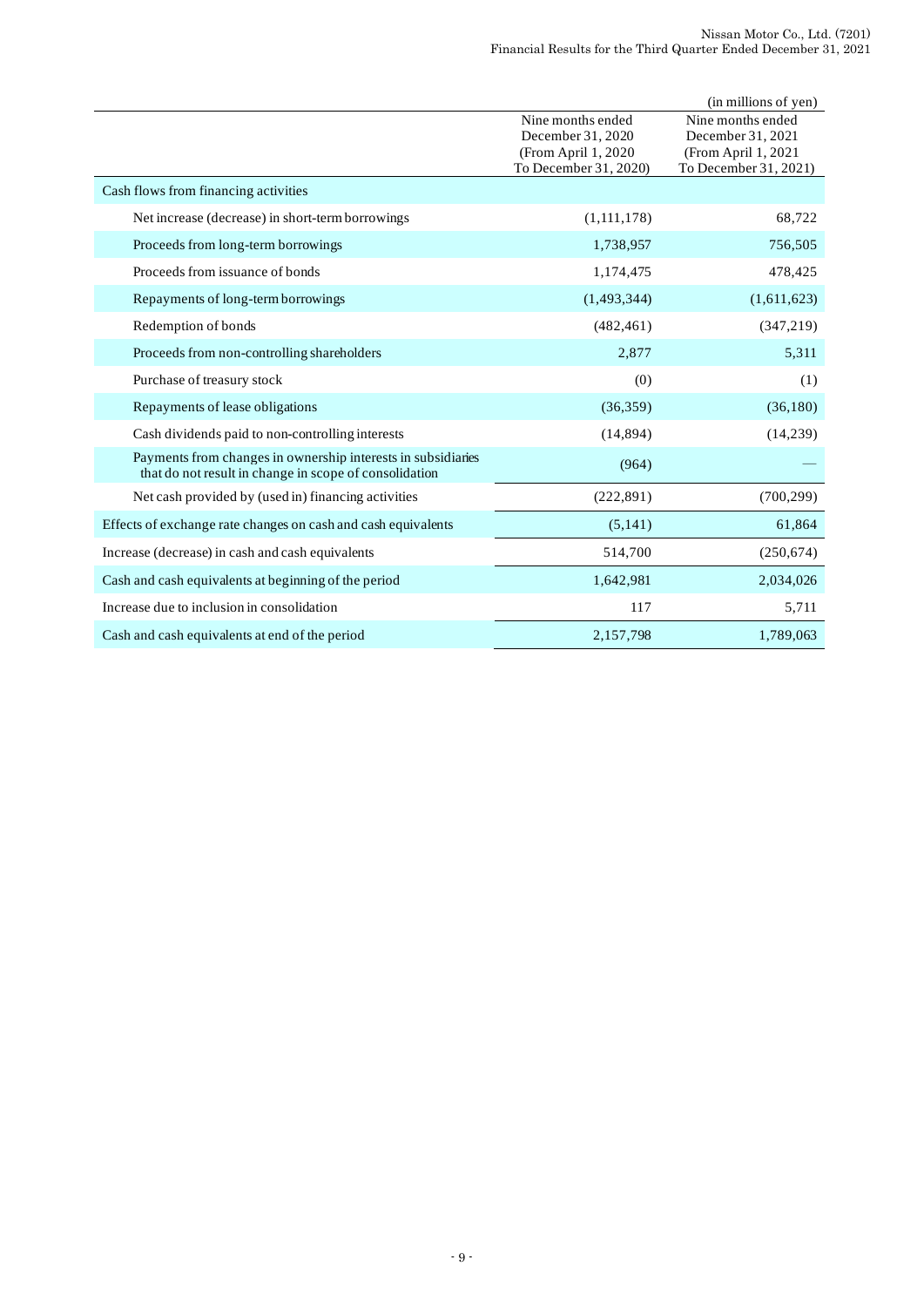### **(4) Notes to quarterly consolidated financial statements**

#### **(Notes to events and conditions which indicate there could be substantial doubt about going concern assumption)**

None

#### **(Note to significant changes in shareholders' equity)**

None

#### **(Adoption of specific accounting policies for quarterly consolidated financial statements)**

Calculation of tax expense

Income taxes are determined based on the amount of income before income taxes for the current third quarter ended December 31, 2021 multiplied by the effective tax rate, after adoption of tax-effect accounting, estimated for the entire fiscal year ending March 31, 2022.

Deferred income taxes are included in income taxes.

#### **(Changes in accounting policies)**

(1) Accounting Standards Board of Japan (ASBJ) Statement No. 29 *"Accounting Standard for Revenue Recognition"*

*"Accounting Standard for Revenue Recognition"* (ASBJ Statement No. 29, March 31, 2020. Hereinafter "Revenue Recognition Standard") and related guidelines have been adopted from the beginning of the first quarter of the fiscal year ending March 31, 2022. In line with this adoption, revenue is recognized upon the transfer of control of the promised goods or services to customers in an amount that reflects the consideration to which they expect to be entitled in exchange for those goods or services.

The main effects of the adoption of the Revenue Recognition Standard are as follows: the timing of revenue recognition for retail sales of vehicles at domestic sales subsidiaries was changed from the time of registration to the time of delivery to customers, and the transactions in which domestic subsidiaries act as agents, revenue was previously recognized at the total amount of consideration received from the customer, but has changed to recognizing revenue at the net amount received from the customer less the amount paid to the supplier.

In adopting the Revenue Recognition Standard, in accordance with the transitional treatment set forth in the proviso of Article 84 of the Revenue Recognition Standard, the cumulative effect of retrospective application of the standards prior to the beginning of the first quarter was added to or subtracted from retained earnings at the beginning of the first quarter of the current fiscal year.

As a result, for the nine months ended December 31, 2021, net sales and cost of sales decreased by ¥7,119 million and ¥14,594 million, respectively, and income before income taxes increased by ¥7,577 million. For the current third quarter, net sales and cost of sales decreased by ¥373 million and ¥2,901 million, respectively, and income before income taxes increased by ¥2,726 million. In addition, the balance of retained earnings at the beginning of the nine months ended December 31, 2021 decreased by ¥8,828 million.

As a result of the adoption of the Revenue Recognition Standard, "Trade notes and accounts receivable" which was presented in "Current assets" of the consolidated balance sheet for the previous fiscal year, is included in "Trade notes and accounts receivable, and contract assets" from the first quarter of the current fiscal year. In accordance with the transitional treatment set forth in Article 89-2 of the Revenue Recognition Standard, consolidated financial statements for past periods have not been reclassified using the new presentation method.

(2) Accounting Standards Board of Japan (ASBJ) Statement No. 30 *"Accounting Standard for Fair Value Measurement" "Accounting Standard for Fair Value Measurement"* (ASBJ Statement No. 30, July 4, 2019) and other standards have been adopted from the beginning of the first quarter of the fiscal year ending March 31, 2022, and in accordance with the transitional treatment set forth in Article 19 of *"Accounting Standard for Fair Value Measurement"* and Article 44- 2 of *"Accounting Standard for Financial Instruments"* (ASBJ Statement No. 10, July 4, 2019), the Company will continue to apply new accounting policies prescribed by *"Accounting Standard for Fair Value Measurement"* and other standards into the future. The effects of this adoption on the quarterly consolidated financial statements are immaterial.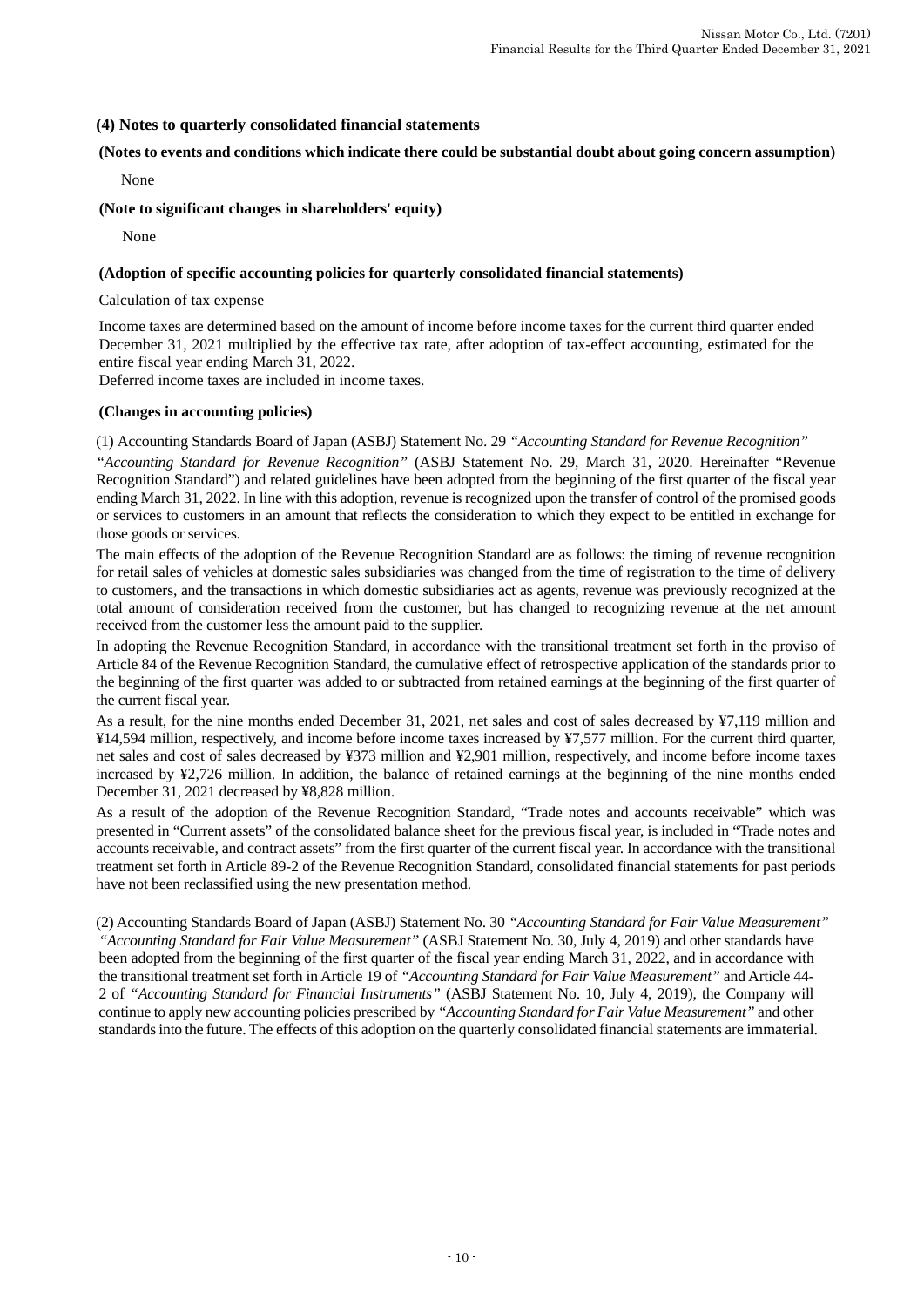#### **(Additional information)**

(1) Adoption of tax effect accounting for the transition from the consolidated taxation system to the group tax sharing system

The Company and some of its domestic subsidiaries have adopted "*Practical Solution on the Treatment of Tax Effect Accounting for the Transition from the Consolidated Taxation System to the Group Tax Sharing System*" (PITF No. 39, March 31, 2020) and deferred tax assets and liabilities are based on tax law provisions in place prior to the revision prescribing transition from the consolidated taxation system to the group tax sharing system (Act No. 8 of 2020).

(2) Litigation for damages related to vehicle distribution agreement dispute

On July 4, 2019, Al Dahana filed a lawsuit against the Company, its consolidated subsidiary, Nissan Middle East FZE and its equity-method affiliate, Nissan Gulf FZCO, in the Dubai Court of First Instance in relation to a vehicle distribution agreement dispute. On September 29, 2021, the Dubai Court of First Instance ruled that the Company and Nissan Middle East FZE must pay AED 1,159,777,806.50 plus interest.

Although the Company maintains that it has fully complied with its contractual obligations and has filed an appeal against this court judgment, the Company has recorded the amount of judgment plus interest totaling to ¥38,758 million under "Selling, general and administrative expenses" considering the ruling.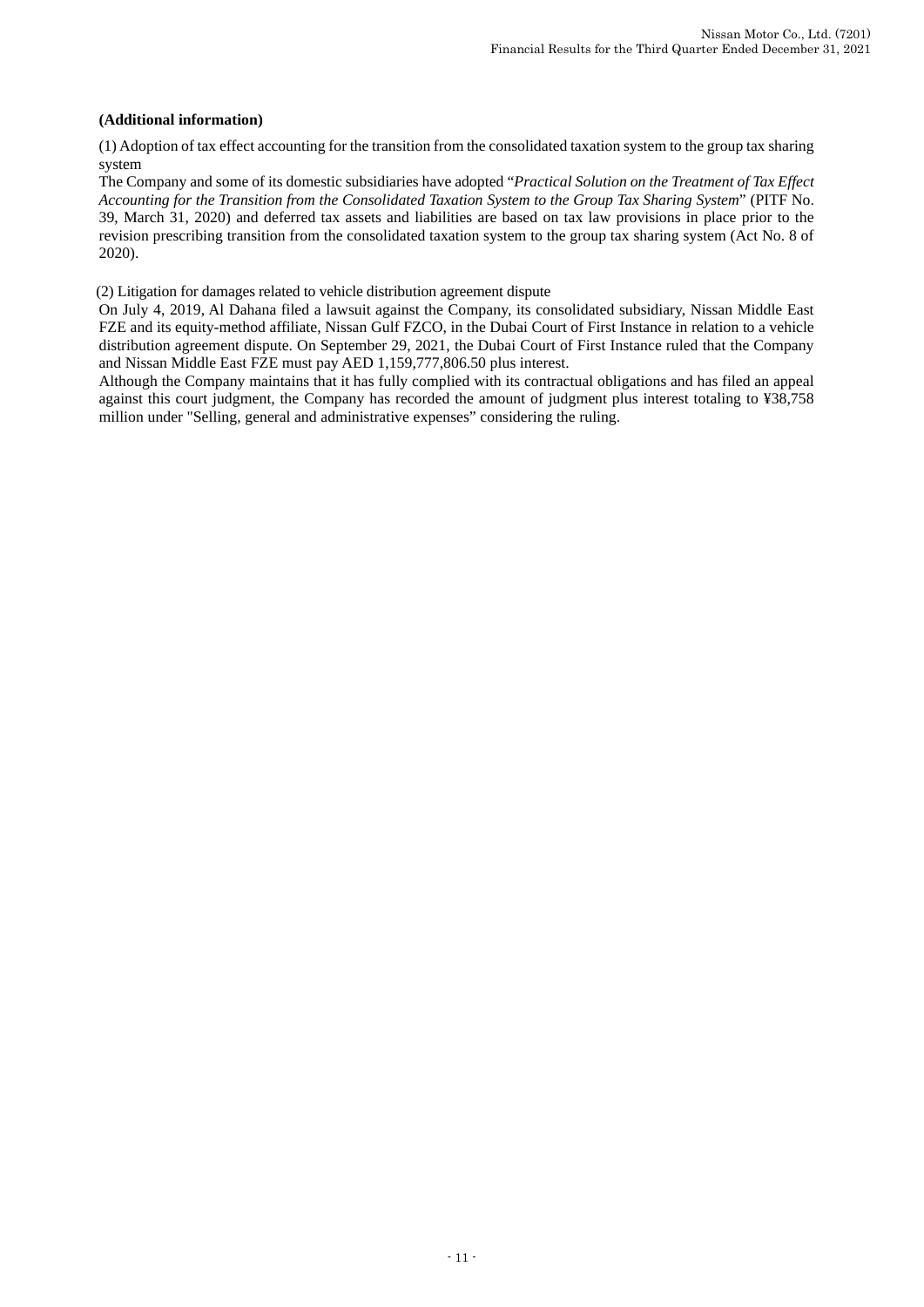# **(Segment information)**

# 【**Current third quarter segment information**】

# 〔**Net sales and profits or losses by reportable segments**〕

|                                     |                                         |                     |                |                               | (in millions of yen)       |  |
|-------------------------------------|-----------------------------------------|---------------------|----------------|-------------------------------|----------------------------|--|
|                                     |                                         | Reportable segments | Elimination of | Nine months                   |                            |  |
|                                     | <b>Sales</b><br>Automobile<br>financing |                     | Total          | inter-segment<br>transactions | ended December<br>31, 2020 |  |
| Net sales                           |                                         |                     |                |                               |                            |  |
| Sales to third parties              | 4,575,272                               | 742,175             | 5,317,447      |                               | 5,317,447                  |  |
| Inter-segment sales or<br>transfers | 76.436                                  | 31.517              | 107.953        | (107, 953)                    |                            |  |
| Total                               | 4,651,708                               | 773,692             | 5,425,400      | (107, 953)                    | 5,317,447                  |  |
| Segment profits (loss)              | (346, 467)                              | 199,574             | (146, 893)     | 15,262                        | (131, 631)                 |  |

Nine month period ended December 31, 2020 (From April 1, 2020 To December 31, 2020)

Prior third quarter (From October 1, 2020 To December 31, 2020)

|                                     |            |                           |           |                               | (in millions of yen)   |  |
|-------------------------------------|------------|---------------------------|-----------|-------------------------------|------------------------|--|
|                                     |            | Reportable segments       |           | Elimination of                | Prior third<br>quarter |  |
|                                     | Automobile | <b>Sales</b><br>financing | Total     | inter-segment<br>transactions |                        |  |
| Net sales                           |            |                           |           |                               |                        |  |
| Sales to third parties              | 1,982,383  | 242,377                   | 2,224,760 |                               | 2,224,760              |  |
| Inter-segment sales or<br>transfers | 18.723     | 10.244                    | 28,967    | (28,967)                      |                        |  |
| Total                               | 2,001,106  | 252,621                   | 2,253,727 | (28,967)                      | 2,224,760              |  |
| Segment profits (loss)              | (42,089)   | 62,942                    | 20,853    | 6,275                         | 27,128                 |  |

Notes: 1. Main products of each business segment

- (1) Automobile : passenger cars, commercial vehicles, manufacturing parts for overseas production, etc.
- (2) Sales financing : credit, lease, etc.

2. In principle, the accounting method for the reportable segments is the same as basis of preparation for the quarterly consolidated financial statements. The segment profits are based on operating income. Inter-segment sales are based on the price in arms-lengths transaction.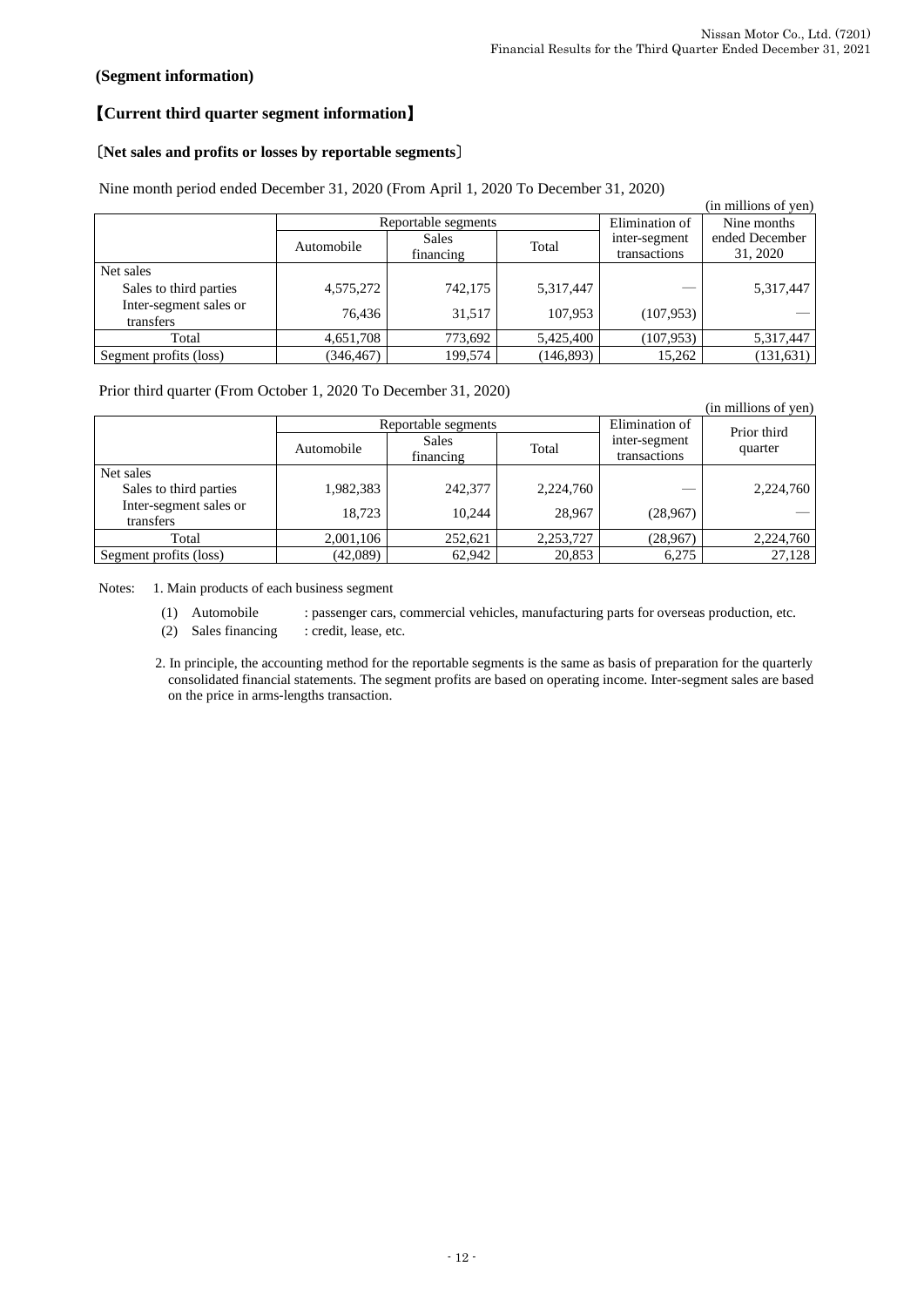### Nine month period ended December 31, 2021 (From April 1, 2021 To December 31, 2021)

|                                     |            |                     |                |               | (in millions of yen) |
|-------------------------------------|------------|---------------------|----------------|---------------|----------------------|
|                                     |            | Reportable segments | Elimination of | Nine months   |                      |
|                                     | Automobile | <b>Sales</b>        | Total          | inter-segment | ended December       |
|                                     |            | financing           |                | transactions  | 31, 2021             |
| Net sales                           |            |                     |                |               |                      |
| Sales to third parties              | 5,390,115  | 763,916             | 6,154,031      |               | 6,154,031            |
| Inter-segment sales or<br>transfers | 45,003     | 24.535              | 69.538         | (69, 538)     |                      |
| Total                               | 5,435,118  | 788.451             | 6,223,569      | (69, 538)     | 6,154,031            |
| Segment profits (loss)              | (131, 830) | 303.445             | 171,615        | 19,672        | 191.287              |

Current third quarter (From October 1, 2021 To December 31, 2021)

| (in millions of yen)                |            |                           |             |                               |                          |  |
|-------------------------------------|------------|---------------------------|-------------|-------------------------------|--------------------------|--|
|                                     |            | Reportable segments       |             | Elimination of                | Current third<br>quarter |  |
|                                     | Automobile | <b>Sales</b><br>financing | Total       | inter-segment<br>transactions |                          |  |
| Net sales                           |            |                           |             |                               |                          |  |
| Sales to third parties              | 1,958,622  | 248,412                   | 2, 207, 034 |                               | 2,207,034                |  |
| Inter-segment sales or<br>transfers | 13,853     | 8,134                     | 21,987      | (21,987)                      |                          |  |
| Total                               | 1,972,475  | 256,546                   | 2,229,021   | (21,987)                      | 2,207,034                |  |
| Segment profits (loss)              | (41, 618)  | 87,743                    | 46,125      | 6,031                         | 52,156                   |  |

Notes: 1. Main products of each business segment

(1) Automobile : passenger cars, commercial vehicles, manufacturing parts for overseas production, etc.

(2) Sales financing : credit, lease, etc.

2. In principle, the accounting method for the reportable segments is the same as basis of preparation for the quarterly consolidated financial statements. The segment profits are based on operating income. Inter-segment sales are based on the price in arms-lengths transaction.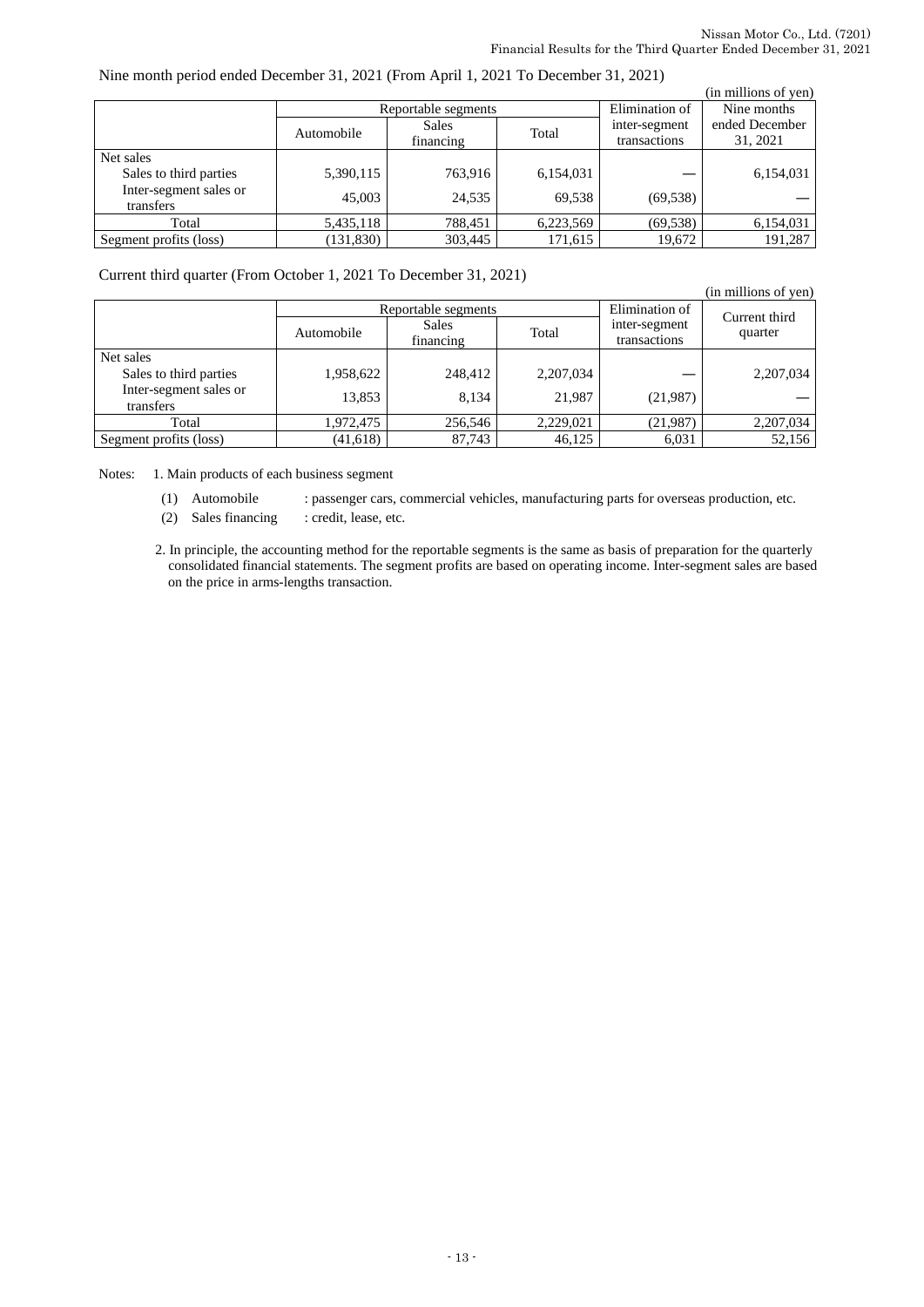(in millions of yen)

#### [**Consolidated financial statements by business segments**]

\*Regarding summarized quarterly consolidated statements of income and summarized quarterly consolidated statements of cash flows for the prior fiscal year, the Sales financing segment consists of NISSAN FINANCIAL SERVICES CO., LTD. (Japan), Nissan Motor Acceptance Corporation (U.S.A.), NR FINANCE MEXICO, S.A. de C.V. (Mexico), Dongfeng Nissan Auto Finance Co., Ltd. (China), 11 other companies and the sales finance operations of Nissan Canada, Inc. (Canada).

\*Regarding summarized quarterly consolidated statements of income and summarized quarterly consolidated statements of cash flows for the current fiscal year, the Sales financing segment consists of NISSAN FINANCIAL SERVICES CO., LTD. (Japan), Nissan Motor Acceptance Company LLC (U.S.A.), NR FINANCE MEXICO, S.A. de C.V. (Mexico), Dongfeng Nissan Auto Finance Co., Ltd. (China), 10 other companies and the sales finance operations of Nissan Canada, Inc. (Canada).

\*The financial data in the Automobile & Eliminations represent the differences between the consolidated figures and those for the Sales financing segment.

|                                                       |                                                                                         | Automobile & Eliminations                                                              |                                                                                         | Sales financing                                                                        | Consolidated total                                                                      |                                                                                        |
|-------------------------------------------------------|-----------------------------------------------------------------------------------------|----------------------------------------------------------------------------------------|-----------------------------------------------------------------------------------------|----------------------------------------------------------------------------------------|-----------------------------------------------------------------------------------------|----------------------------------------------------------------------------------------|
|                                                       | Nine months ended<br>December 31, 2020<br>(From April 1, 2020)<br>To December 31, 2020) | Nine months ended<br>December 31, 2021<br>(From April 1, 2021<br>To December 31, 2021) | Nine months ended<br>December 31, 2020<br>(From April 1, 2020)<br>To December 31, 2020) | Nine months ended<br>December 31, 2021<br>(From April 1, 2021<br>To December 31, 2021) | Nine months ended<br>December 31, 2020<br>(From April 1, 2020)<br>To December 31, 2020) | Nine months ended<br>December 31, 2021<br>(From April 1, 2021<br>To December 31, 2021) |
| <b>Net sales</b>                                      | 4,543,755                                                                               | 5,365,580                                                                              | 773,692                                                                                 | 788,451                                                                                | 5,317,447                                                                               | 6,154,031                                                                              |
| Cost of sales                                         | 4,128,942                                                                               | 4,650,616                                                                              | 499,265                                                                                 | 500,330                                                                                | 4,628,207                                                                               | 5,150,946                                                                              |
| <b>Gross profit</b>                                   | 414,813                                                                                 | 714,964                                                                                | 274,427                                                                                 | 288,121                                                                                | 689,240                                                                                 | 1,003,085                                                                              |
| Operating income as a<br>percentage of net sales      | $(7.3\%)$                                                                               | $(2.1\%)$                                                                              | 25.8%                                                                                   | 38.5%                                                                                  | $(2.5\%)$                                                                               | 3.1%                                                                                   |
| <b>Operating income (loss)</b>                        | (331,205)                                                                               | (112, 158)                                                                             | 199,574                                                                                 | 303,445                                                                                | (131, 631)                                                                              | 191,287                                                                                |
| Financial income / expenses, net                      | (11,057)                                                                                | (26, 474)                                                                              | 84                                                                                      | (250)                                                                                  | (10, 973)                                                                               | (26, 724)                                                                              |
| Other non-operating income and<br>expenses, net       | (74, 837)                                                                               | 84,231                                                                                 | 1,131                                                                                   | 7,238                                                                                  | (73,706)                                                                                | 91,469                                                                                 |
| <b>Ordinary income (loss)</b>                         | (417,099)                                                                               | (54, 401)                                                                              | 200,789                                                                                 | 310,433                                                                                | (216,310)                                                                               | 256,032                                                                                |
| Income (loss) before income<br>taxes                  | (528, 848)                                                                              | 8,342                                                                                  | 203,664                                                                                 | 318,956                                                                                | (325, 184)                                                                              | 327,298                                                                                |
| Net income (loss) attributable to<br>owners of parent | (505,748)                                                                               | (12, 819)                                                                              | 138,027                                                                                 | 214,154                                                                                | (367,721)                                                                               | 201,335                                                                                |

#### **1) Summarized quarterly consolidated statements of income by business segments**

#### **2) Summarized quarterly consolidated statements of cash flows by business segments**

| (in millions of yen)                                             |                                                                                         |                                                                                       |                                                                                         |                                                                                        |                                                                                        |                                                                                        |
|------------------------------------------------------------------|-----------------------------------------------------------------------------------------|---------------------------------------------------------------------------------------|-----------------------------------------------------------------------------------------|----------------------------------------------------------------------------------------|----------------------------------------------------------------------------------------|----------------------------------------------------------------------------------------|
|                                                                  |                                                                                         | Automobile & Eliminations                                                             |                                                                                         | Sales financing                                                                        | Consolidated total                                                                     |                                                                                        |
|                                                                  | Nine months ended<br>December 31, 2020<br>(From April 1, 2020)<br>To December 31, 2020) | Nine months ended<br>December 31, 2021<br>(From April 1, 2021<br>To December 31, 2021 | Nine months ended<br>December 31, 2020<br>(From April 1, 2020)<br>To December 31, 2020) | Nine months ended<br>December 31, 2021<br>(From April 1, 2021<br>To December 31, 2021) | Nine months ended<br>December 31, 2020 (From<br>April 1, 2020<br>To December 31, 2020) | Nine months ended<br>December 31, 2021 (From<br>April 1, 2021<br>To December 31, 2021) |
| <b>Cash flows from operating</b><br>activities                   | (227, 337)                                                                              | (277, 260)                                                                            | 1,190,365                                                                               | 887,501                                                                                | 963,028                                                                                | 610,241                                                                                |
| <b>Cash flows from investing</b><br>activities                   | (238, 623)                                                                              | (72,992)                                                                              | 18,327                                                                                  | (149, 488)                                                                             | (220, 296)                                                                             | (222, 480)                                                                             |
| (Free Cash flow)                                                 | (465,960)                                                                               | (350, 252)                                                                            | 1,208,692                                                                               | 738,013                                                                                | 742,732                                                                                | 387,761                                                                                |
| <b>Cash flows from financing</b><br>activities                   | 971,233                                                                                 | 28,466                                                                                | (1,194,124)                                                                             | (728, 765)                                                                             | (222, 891)                                                                             | (700, 299)                                                                             |
| Effects of exchange rate changes<br>on cash and cash equivalents | (16,096)                                                                                | 57,145                                                                                | 10,955                                                                                  | 4,719                                                                                  | (5,141)                                                                                | 61,864                                                                                 |
| Increase (decrease) in cash and<br>cash equivalents              | 489,177                                                                                 | (264, 641)                                                                            | 25,523                                                                                  | 13,967                                                                                 | 514,700                                                                                | (250, 674)                                                                             |
| Cash and cash equivalents at<br>beginning of the period          | 1,494,550                                                                               | 1,896,134                                                                             | 148,431                                                                                 | 137,892                                                                                | 1,642,981                                                                              | 2,034,026                                                                              |
| Increase due to inclusion in<br>consolidation                    | 49                                                                                      | 5,711                                                                                 | 68                                                                                      |                                                                                        | 117                                                                                    | 5,711                                                                                  |
| Cash and cash equivalents at the<br>end of the period            | 1,983,776                                                                               | 1,637,204                                                                             | 174,022                                                                                 | 151,859                                                                                | 2,157,798                                                                              | 1,789,063                                                                              |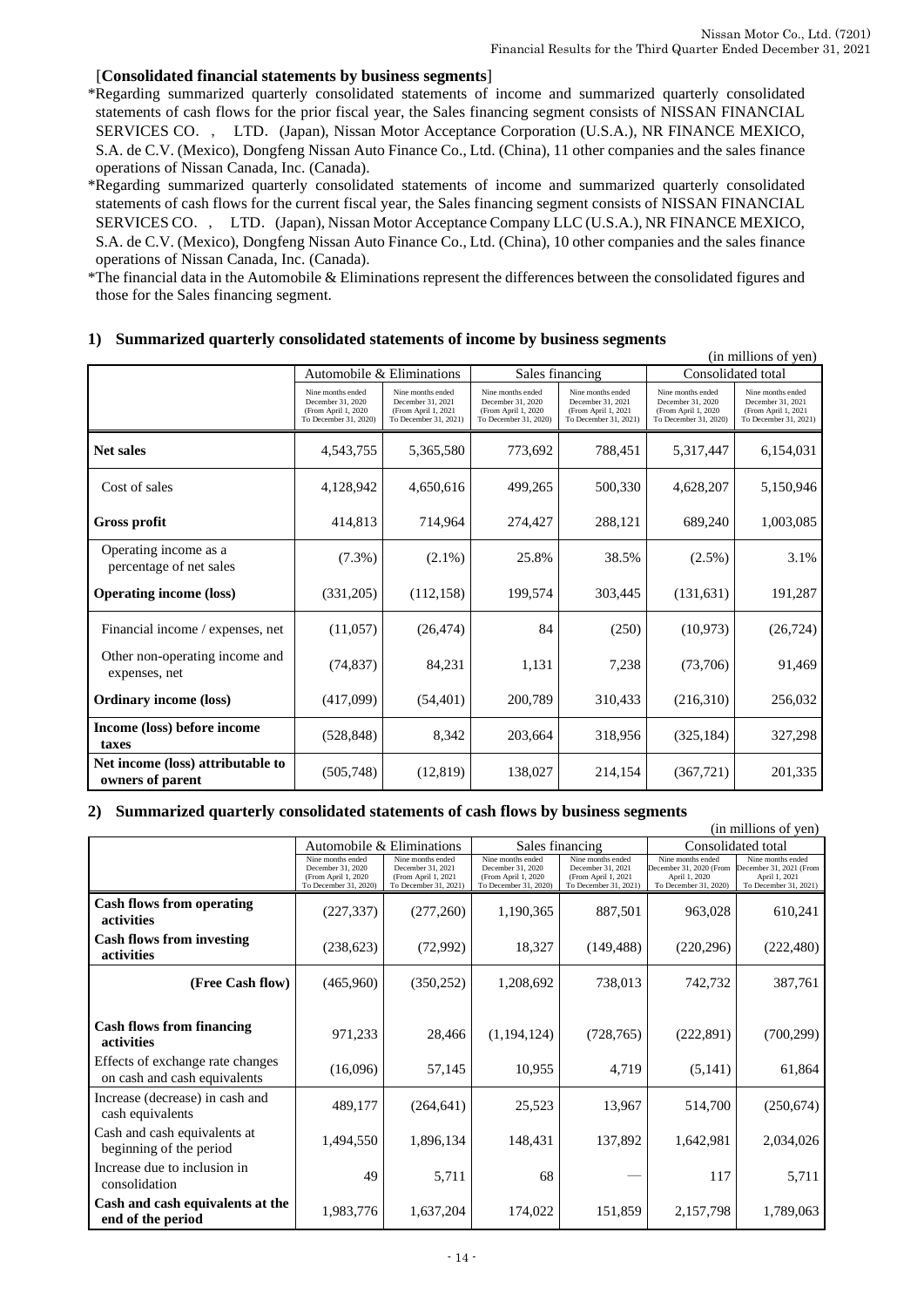# [**Net sales and profits or losses by region**]

|  | Nine month period ended December 31, 2020 (From April 1, 2020 To December 31, 2020) |
|--|-------------------------------------------------------------------------------------|
|--|-------------------------------------------------------------------------------------|

|                                     | (in millions of yen) |                  |           |         |                                |            |              |              |  |
|-------------------------------------|----------------------|------------------|-----------|---------|--------------------------------|------------|--------------|--------------|--|
|                                     | Japan                | North<br>America | Europe    | Asia    | Other<br>overseas<br>countries | Total      | Eliminations | Consolidated |  |
| Net sales                           |                      |                  |           |         |                                |            |              |              |  |
| $(1)$ Sales to third<br>parties     | 1,291,991            | 2,479,065        | 623,799   | 547,724 | 374,868                        | 5,317,447  |              | 5,317,447    |  |
| (2) Inter-segment<br>sales          | 878,137              | 203,453          | 121,353   | 258,081 | 7,360                          | 1,468,384  | (1,468,384)  |              |  |
| Total                               | 2,170,128            | 2,682,518        | 745,152   | 805,805 | 382,228                        | 6,785,831  | (1,468,384)  | 5,317,447    |  |
| Operating income<br>$(\text{loss})$ | (174, 658)           | 33,632           | (19, 984) | 36,049  | (5,920)                        | (130, 881) | (750)        | (131, 631)   |  |

### Prior third quarter (From October 1, 2020 To December 31, 2020)

|                                     |         |                  |         |         |                                |           |              | (in millions of yen) |
|-------------------------------------|---------|------------------|---------|---------|--------------------------------|-----------|--------------|----------------------|
|                                     | Japan   | North<br>America | Europe  | Asia    | Other<br>overseas<br>countries | Total     | Eliminations | Consolidated         |
| Net sales                           |         |                  |         |         |                                |           |              |                      |
| $(1)$ Sales to third<br>parties     | 480,881 | 1,053,828        | 281,286 | 221,806 | 186,959                        | 2,224,760 |              | 2,224,760            |
| $(2)$ Inter-segment<br>sales        | 475,451 | 89.504           | 60.940  | 114,889 | 3,962                          | 744.746   | (744, 746)   |                      |
| Total                               | 956,332 | 1,143,332        | 342.226 | 336,695 | 190.921                        | 2,969,506 | (744, 746)   | 2,224,760            |
| Operating income<br>$(\text{loss})$ | (4,999) | 14,545           | 3,070   | 15,645  | 4,199                          | 32,460    | (5, 332)     | 27,128               |

Notes: 1. Regions represent the location of the Company and its group companies.

2. Areas are segmented based on their geographical proximity and their mutual operational relationship.

3. Major countries and areas which belong to segments other than Japan are as follows:

- (1) North America : The United States of America, Canada and Mexico
- (2) Europe : France, The United Kingdom, Spain, Russia and other European countries
- (3) Asia : China, Thailand, India and other Asian countries
- (4) Other overseas countries : Oceania, Middle East, South Africa and Central & South America excluding Mexico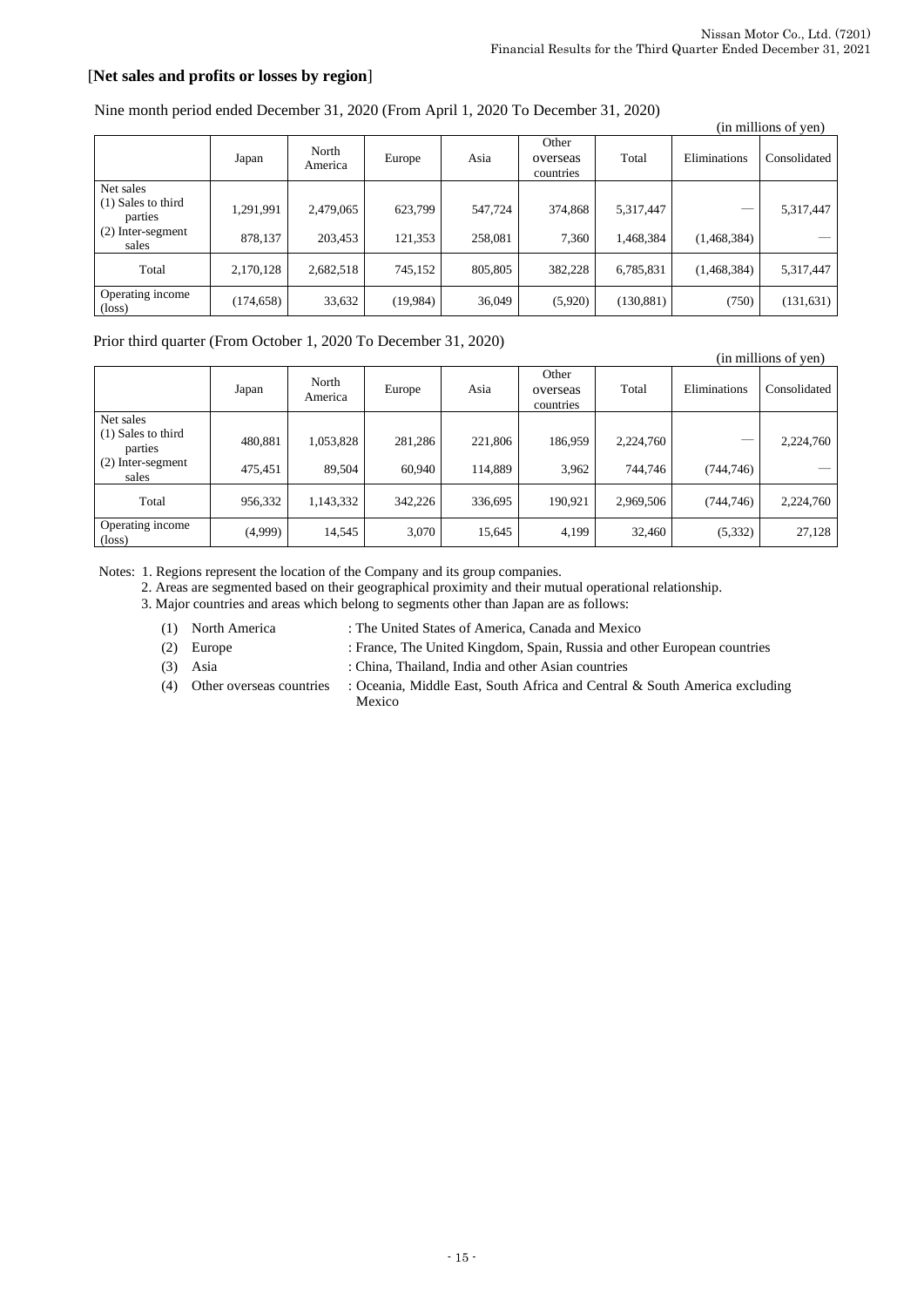#### Nine month period ended December 31, 2021 (From April 1, 2021 To December 31, 2021)

| 11.1110 111011111 period ended Beechlott ca, 2021 (120111 1.1pm 1., 2021 -10 Beechlott ca, 2021) |            |                  |           |         |                                |           |              | (in millions of yen) |
|--------------------------------------------------------------------------------------------------|------------|------------------|-----------|---------|--------------------------------|-----------|--------------|----------------------|
|                                                                                                  | Japan      | North<br>America | Europe    | Asia    | Other<br>overseas<br>countries | Total     | Eliminations | Consolidated         |
| Net sales                                                                                        |            |                  |           |         |                                |           |              |                      |
| $(1)$ Sales to third<br>parties                                                                  | 1,292,467  | 2,926,112        | 709,488   | 598.780 | 627,184                        | 6,154,031 |              | 6,154,031            |
| (2) Inter-segment<br>sales                                                                       | 986,623    | 250,521          | 112,852   | 368,861 | 10,790                         | 1,729,647 | (1,729,647)  |                      |
| Total                                                                                            | 2,279,090  | 3,176,633        | 822,340   | 967,641 | 637,974                        | 7,883,678 | (1,729,647)  | 6,154,031            |
| Operating income<br>$(\text{loss})$                                                              | (168, 951) | 271,892          | (22, 248) | 61,731  | 37,602                         | 180,026   | 11.261       | 191,287              |

Current third quarter (From October 1, 2021 To December 31, 2021)

|                                 |           |                  |         |         |                                |           |              | (in millions of yen) |
|---------------------------------|-----------|------------------|---------|---------|--------------------------------|-----------|--------------|----------------------|
|                                 | Japan     | North<br>America | Europe  | Asia    | Other<br>overseas<br>countries | Total     | Eliminations | Consolidated         |
| Net sales                       |           |                  |         |         |                                |           |              |                      |
| $(1)$ Sales to third<br>parties | 434,069   | 1,075,049        | 273,760 | 205,978 | 218,178                        | 2,207,034 |              | 2,207,034            |
| (2) Inter-segment<br>sales      | 314,556   | 92,208           | 33,423  | 134,734 | 2,617                          | 577,538   | (577, 538)   |                      |
| Total                           | 748,625   | 1,167,257        | 307,183 | 340,712 | 220,795                        | 2,784,572 | (577, 538)   | 2,207,034            |
| Operating income<br>(loss)      | (76, 530) | 85,096           | 2,044   | 22,539  | 14,108                         | 47,257    | 4,899        | 52,156               |

Notes: 1. Regions represent the location of the Company and its group companies.

2. Areas are segmented based on their geographical proximity and their mutual operational relationship.

3. Major countries and areas which belong to segments other than Japan are as follows:

- (1) North America : The United States of America, Canada and Mexico
- (2) Europe : France, The United Kingdom, Spain, Russia and other European countries
- 
- (3) Asia : China, Thailand, India and other Asian countries
- (4) Other overseas countries : Oceania, Middle East, South Africa and Central & South America excluding Mexico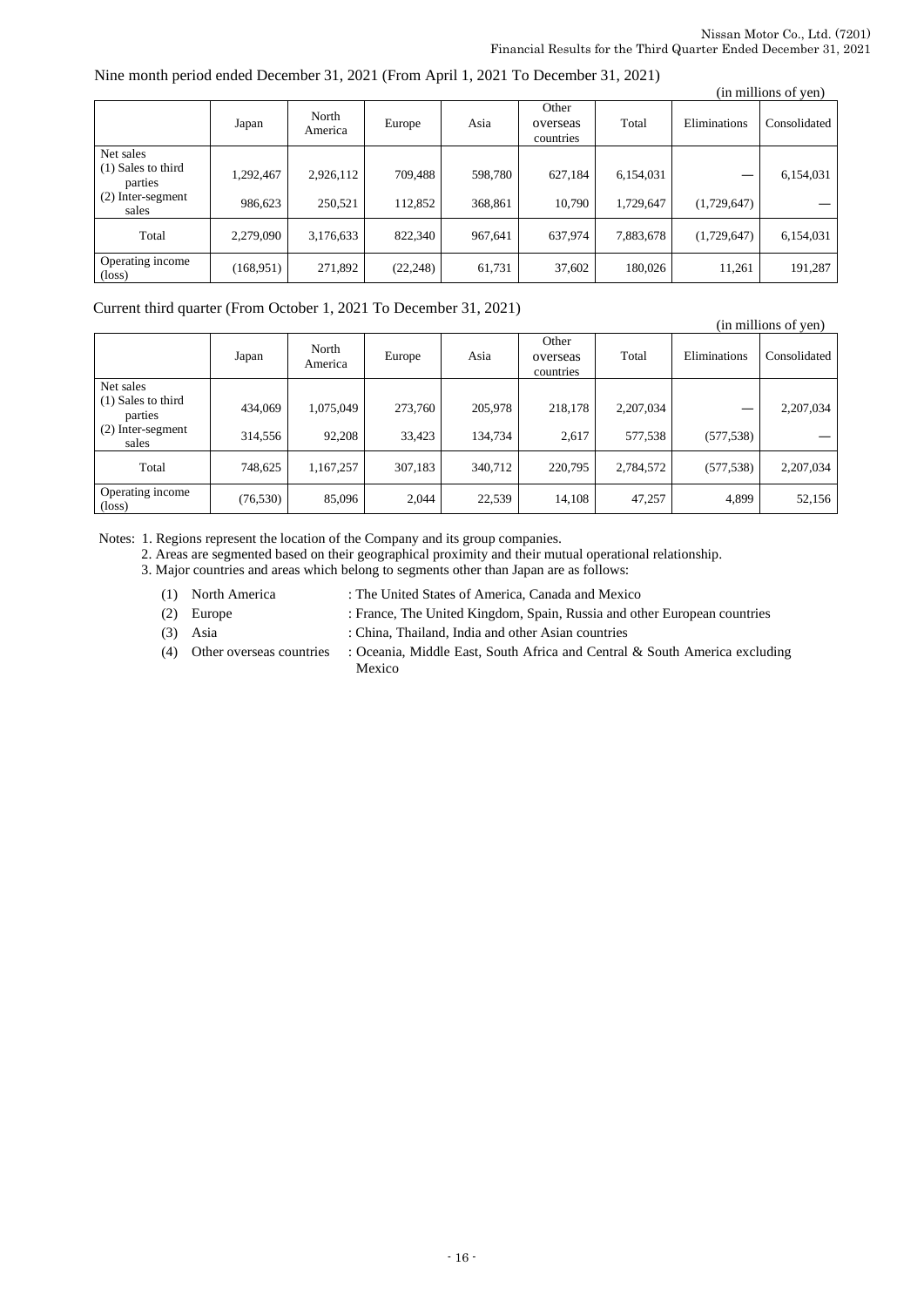# **[Information about geographical areas]**

# **(Net sales)**

Nine month period ended December 31, 2020 (From April 1, 2020 To December 31, 2020)

|           |           |               |         |         |           | (in millions of yen) |
|-----------|-----------|---------------|---------|---------|-----------|----------------------|
|           |           | North America |         |         | Other     |                      |
| Japan     |           |               | Europe  | Asia    | overseas  | Total                |
|           |           | U.S.A.        |         |         | countries |                      |
| 1,062,767 | 2,443,072 | 2,012,901     | 699,549 | 689.991 | 422,068   | 5,317,447            |

Prior third quarter (From October 1, 2020 To December 31, 2020)

|         | $1.1101$ and good $V_{\rm L}$ (110.11 $\sim$ 0.1000 at 1) = 0.000 1000 at 0.110.000 0.110.000 0.11 |               |         |         |                   | (in millions of yen) |  |
|---------|----------------------------------------------------------------------------------------------------|---------------|---------|---------|-------------------|----------------------|--|
| Japan   |                                                                                                    | North America |         | Asia    | Other<br>overseas | Total                |  |
|         |                                                                                                    | U.S.A.        |         |         | countries         |                      |  |
| 395,015 | 1,033,011                                                                                          | 855,794       | 313,937 | 270,750 | 212,047           | 2,224,760            |  |

Notes: 1. Regions represent customers' location.

2. Areas are segmented based on their geographical proximity and their mutual operational relationship.

3. Major countries and areas which belong to segments other than Japan are as follows:

|        | (1) North America | : The United States of America, Canada and Mexico                        |
|--------|-------------------|--------------------------------------------------------------------------|
|        | $(2)$ Europe      | : France, The United Kingdom, Spain, Russia and other European countries |
| $\sim$ |                   |                                                                          |

- (3) Asia : China, Thailand, India and other Asian countries
- (4) Other overseas countries : Oceania, Middle East, South Africa, Central & South America excluding
	- Mexico, etc.

#### Nine month period ended December 31, 2021 (From April 1, 2021 To December 31, 2021)

|           |               |           |         |         |           | (in millions of yen) |
|-----------|---------------|-----------|---------|---------|-----------|----------------------|
|           | North America |           |         |         | Other     |                      |
| Japan     |               |           | Europe  | Asia    | overseas  | Total                |
|           |               | U.S.A.    |         |         | countries |                      |
| 1,103,016 | 2,830,210     | 2,267,502 | 782,086 | 713,805 | 724.914   | 6,154,031            |

#### Current third quarter (From October 1, 2021 To December 31, 2021)

|         |           |               |         |         |           | (in millions of yen) |
|---------|-----------|---------------|---------|---------|-----------|----------------------|
|         |           | North America |         |         | Other     |                      |
| Japan   |           |               | Europe  | Asia    | overseas  | Total                |
|         |           | U.S.A.        |         |         | countries |                      |
| 371,898 | 1,044,131 | 850,077       | 296,451 | 245,159 | 249,395   | 2,207,034            |

Notes: 1. Regions represent customers' location.

2. Areas are segmented based on their geographical proximity and their mutual operational relationship.

3. Major countries and areas which belong to segments other than Japan are as follows:

(1) North America : The United States of America, Canada and Mexico

(2) Europe : France, The United Kingdom, Spain, Russia and other European countries

(3) Asia : China, Thailand, India and other Asian countries

(4) Other overseas countries : Oceania, Middle East, South Africa, Central & South America excluding Mexico, etc.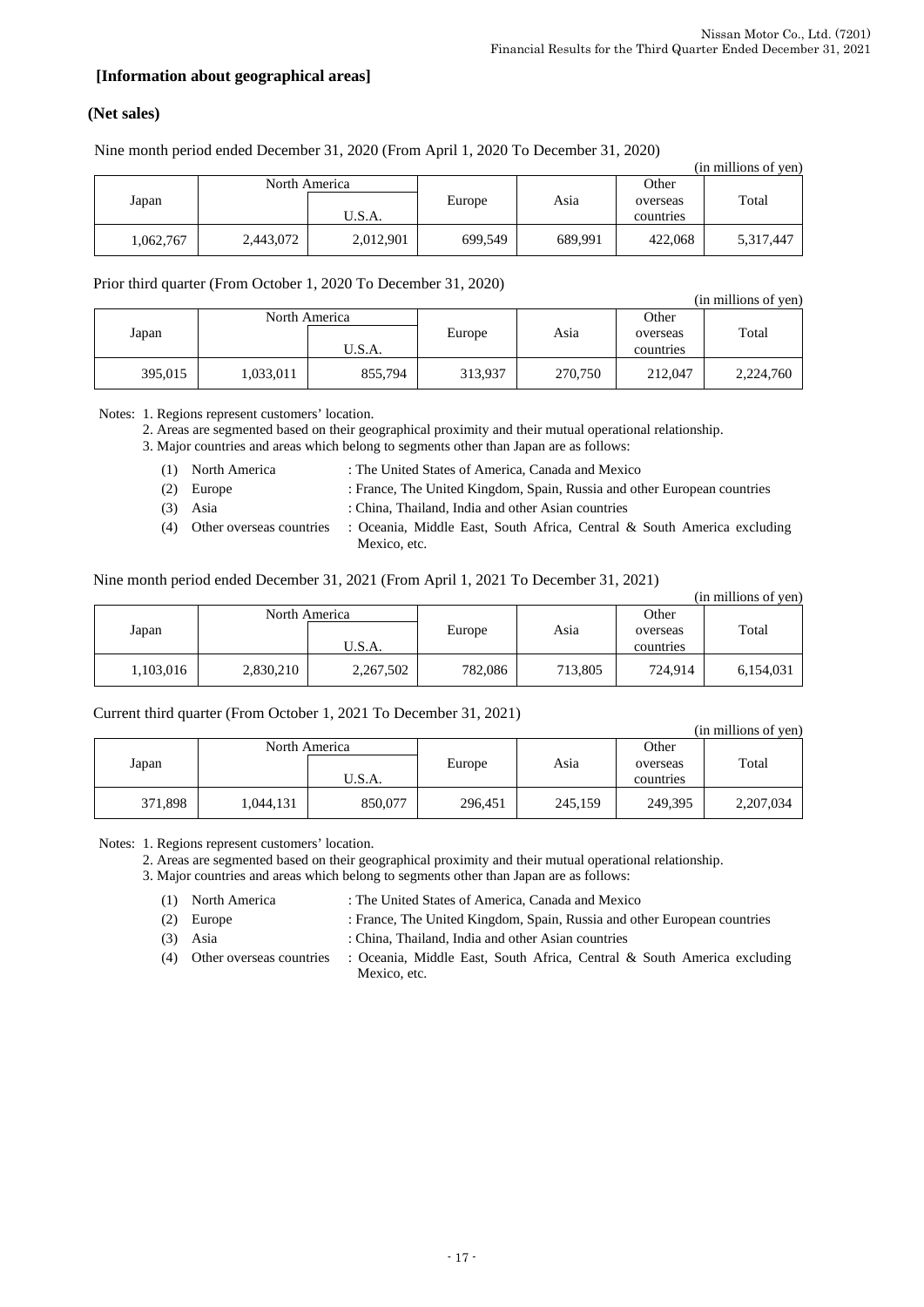# **2. Other Information**

The former Representative Directors of the Company were indicted on suspicion of violating the Financial Instruments and Exchange Act (charged with submitting false Securities Reports) and a former Representative Director and Chairman was additionally indicted on suspicion of violating the Companies Act (charged with aggravated breach of trust). In conjunction with these indictments, the Company itself was indicted on suspicion of violating the Financial Instruments and Exchange Act. The Company took this situation very seriously and formed a Special Committee for Improving Governance (SCIG) consisting of several independent third parties and independent Outside Directors of the Company. On March 27, 2019, Nissan's board of directors received a report from the SCIG that summarizes the committee's proposals for governance improvements and recommends a framework for the best governance as a foundation for Nissan business operations in the future. The Company has made the transition to a three statutory committee format.

On September 9, 2019, the board of directors of the Company received a report from the Audit Committee on the internal investigation into misconduct led by the Company's former chairman and others. As stated in the timely disclosure released on September 9, 2019 "Nissan board receives report on misconduct led by former chairman and others", the report confirmed specific instances of misconduct. Among these instances, Ghosn's personal use of the company's assets and improper payments of financial "incentives" to Nissan distributors instructed by Ghosn are as follows. Since September 9, 2019, there have been no changes made to the following contents at the time of submission of this report. In the future, if significant progress occurs in the following contents, we will disclose in accordance with relevant laws and regulations.

A) Ghosn's personal use of the Company's assets

The report confirms that Ghosn used the company's assets for personal benefit, including:

- purchase of residences for exclusive personal use in Beirut and Rio de Janeiro using roughly 27 million U.S. dollars in investment funds from Zi-A Capital, a Nissan subsidiary established under the guise of investing in promising technology start-ups, and further misuse of other company funds to purchase or rent additional residences for personal use;
- payment of sums totaling more than 750,000 U.S. dollars to Ghosn's sister on the basis of a fictitious consulting contract, starting in 2003 and extending for over 10 years with no evidence of any services having been rendered;
- personal use of the corporate jets by Ghosn and members of his family;
- improper use of expenses toward family vacations and gifts of a personal nature;
- instruction of donations totaling more than 2 million U.S. dollars of company funds to universities in Ghosn's ancestral home country of Lebanon with no legitimate business purpose;
- transfer to Nissan in 2008 of foreign exchange swap contracts bearing unrealized losses of roughly 1.85 billion yen, based on a deceptive explanation to the Company's board regarding the nature of the transaction (in 2009, the swap contracts were secretly transferred back to a company related to Ghosn after being flagged as improper by Japan's financial authorities);
- improper payments totaling roughly 7.8 million Euros to Ghosn from Nissan-Mitsubishi B.V. ("NMBV"), which is a joint venture established by Nissan and MITSUBISHI MOTORS CORPORATION, paid from April 2018 onward under the pretext of a salary and an employment contract with NMBV, despite the fact that no contract had been approved by the NMBV's board of directors.

In an unfair dismissal lawsuit filed in the Amsterdam District Court by Ghosn against NMBV and another Nissan subsidiary, NMBV brought a counterclaim against Ghosn for repayment of the sums Ghosn appropriated unlawfully from NMBV. On May 20, 2021, the Amsterdam District Court dismissed Ghosn's claims and ordered Ghosn to return roughly 5 million Euros. On August 20, 2021, Ghosn submitted the statement of appeal to the Amsterdam Court of Appeal.

One of the residences purchased for personal use as a result of misuse of company funds by Ghosn has been sold.